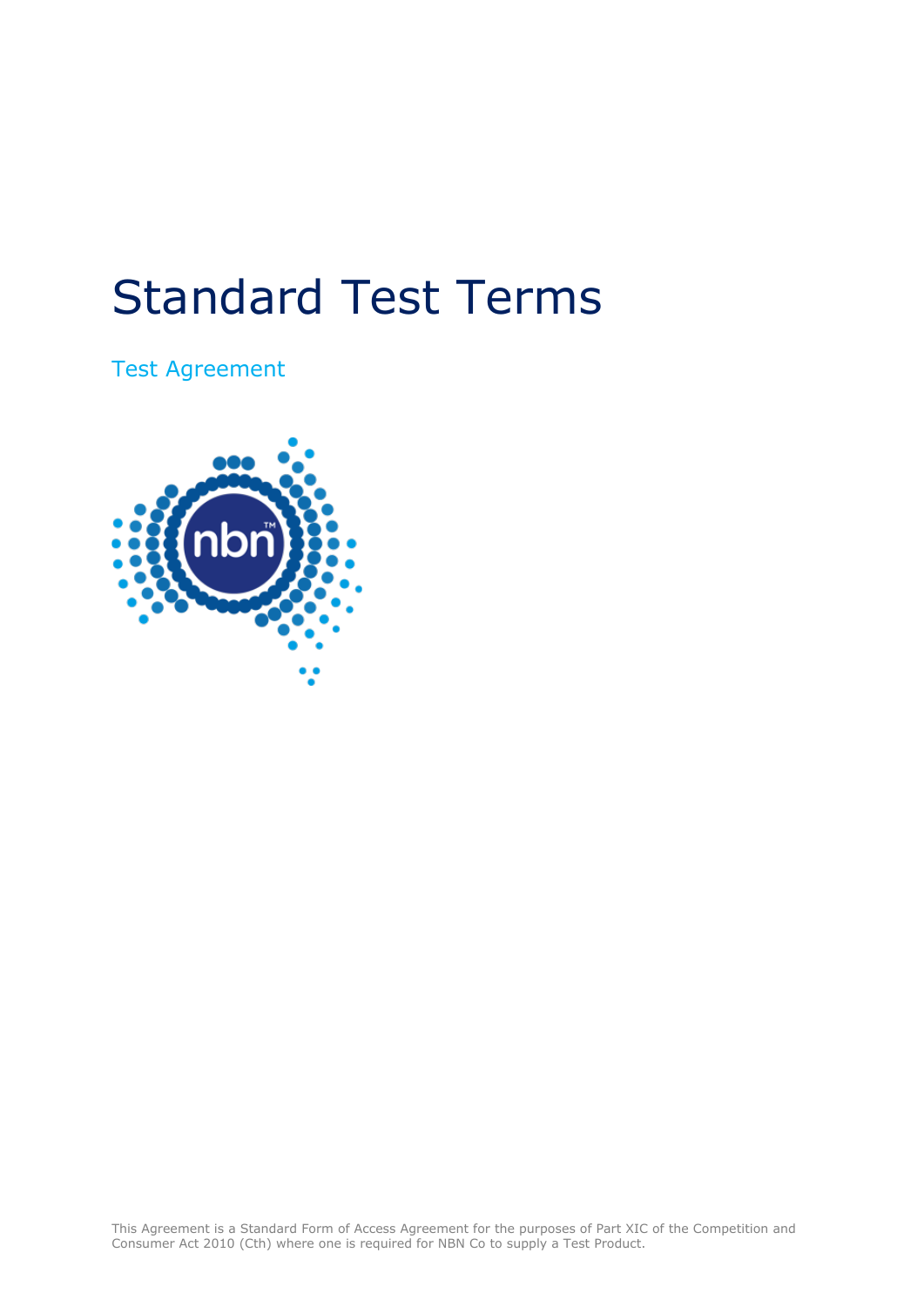

# Standard Test Terms

# Test Agreement

| <b>Version</b> | <b>Description</b>                                                                           | Effective Date |
|----------------|----------------------------------------------------------------------------------------------|----------------|
| 3.0            | Introduced simplification and standardisation of Test $\vert$ 31 August 2021<br>Descriptions |                |

#### **Copyright**

This document is subject to copyright and must not be used except as permitted below or under the Copyright Act 1968 (Cth). You must not reproduce or publish this document in whole or in part for commercial gain without the prior written consent of **nbn**. You may reproduce and publish this document in whole or in part for educational or non-commercial purposes as approved by **nbn** in writing.

Copyright © 2021 nbn co limited. All rights reserved. Not for general distribution.

#### **Disclaimer**

This document is provided for information purposes only. The recipient must not use this document other than with the consent of **nbn** and must make its own inquiries as to the currency, accuracy and completeness of this document and the information contained in it. The contents of this document should not be relied upon as representing **nbn**'s final position on the subject matter of this document, except where stated otherwise. Any requirements of **nbn** or views expressed by **nbn** in this document may change as a consequence of **nbn** finalising formal technical specifications, or legislative and regulatory developments.

#### **Environment**

**nbn** asks that you consider the environment before printing this document.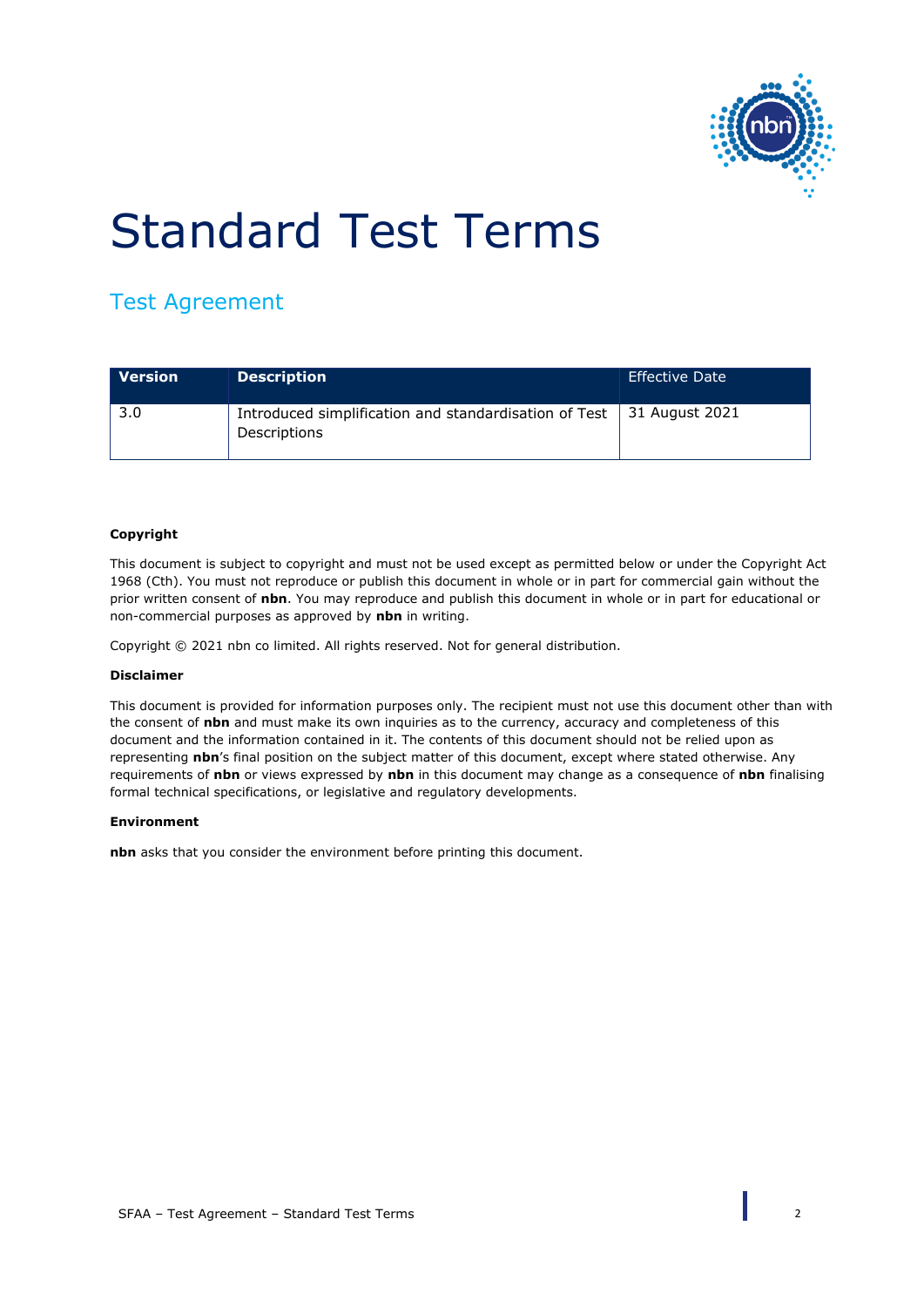

# Introduction

This Framework Agreement sets out the Standard Test Terms that apply to the supply of products and services by **nbn** on a non-commercial basis for the purposes of Tests. Products and services that are supplied on a commercial basis are supplied under separate contractual arrangements, such as the Wholesale Broadband Agreement.

In addition to the Standard Test Terms, each Test will be subject to additional terms and conditions set out in the relevant Test Description. For each individual Test, the relevant Test Description, together with the Standard Test Terms, will form a single agreement and will govern the terms on which that Test will be performed.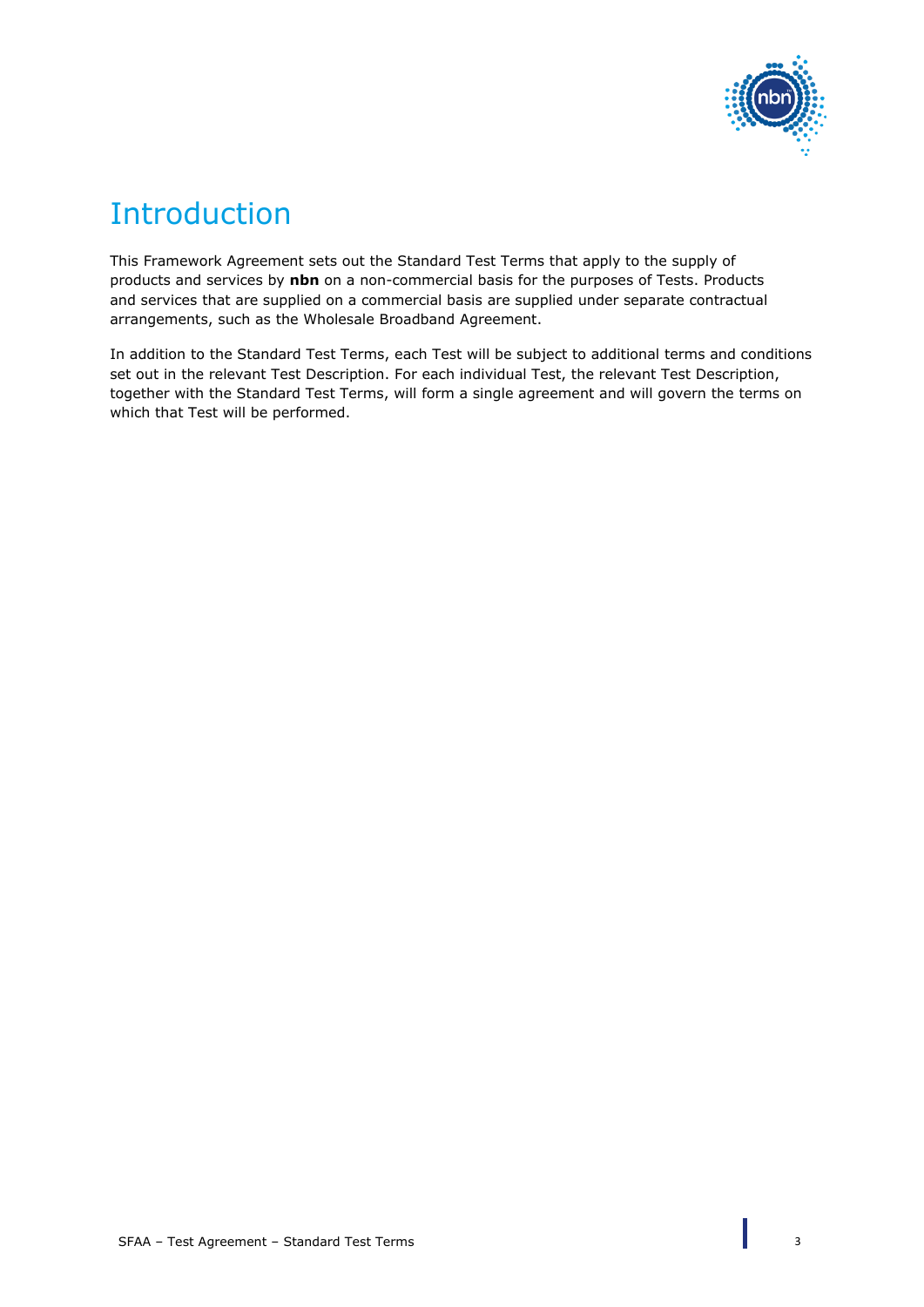

# **Contents**

|    |                                | Part A: Operation of this Framework Agreement      | 6  |
|----|--------------------------------|----------------------------------------------------|----|
| 1. |                                | <b>Test Agreements</b>                             | 6  |
| 2. |                                | <b>Term and Termination</b>                        | 6  |
|    |                                | <b>Part B: Standard Test Terms</b>                 | 7  |
| з. | <b>Performance of the Test</b> |                                                    | 7  |
| 4. | <b>Supply of Test Products</b> |                                                    | 8  |
| 5. | <b>Duration of the Test</b>    |                                                    | 8  |
| 6. |                                | <b>Cancelling the Test</b>                         | 9  |
| 7. |                                | <b>Participation of third parties</b>              | 10 |
| 8. |                                | Use of networks, facilities, systems and equipment | 11 |
|    | 8.1                            | Lawful use                                         | 11 |
|    | 8.2                            | Network protection and safety                      | 11 |
|    | 8.3                            | RSP and End User equipment                         | 12 |
|    | 8.4                            | nbn™ equipment                                     | 12 |
|    | 8.5                            | Property rights and beneficial interest            | 12 |
| 9. |                                | <b>Access to premises</b>                          | 12 |
|    |                                | 10. Visiting sites and premises                    | 13 |
|    |                                | 11. Confidentiality and marketing                  | 13 |
|    |                                | 11.1 Scope                                         | 13 |
|    |                                | 11.2 Use of Confidential Information               | 14 |
|    | 11.3                           | Disclosure of Confidential Information             | 14 |
|    |                                | 11.4 General rules                                 | 15 |
|    |                                | 12. Marketing the Test                             | 15 |
|    | 13. Liability                  |                                                    | 15 |
|    | 13.1                           | Liabilities of each party                          | 15 |
|    |                                | 13.2 Limitation of liability                       | 16 |
|    | 13.3                           | Uncapped liability                                 | 16 |
|    | 13.4                           | No liability for Indirect Loss                     | 16 |
|    | 13.5                           | General exclusions of liability                    | 17 |
|    |                                | 13.6 Apportionment and mitigation                  | 17 |
|    |                                | 13.7 nbn™ Network Boundaries                       | 17 |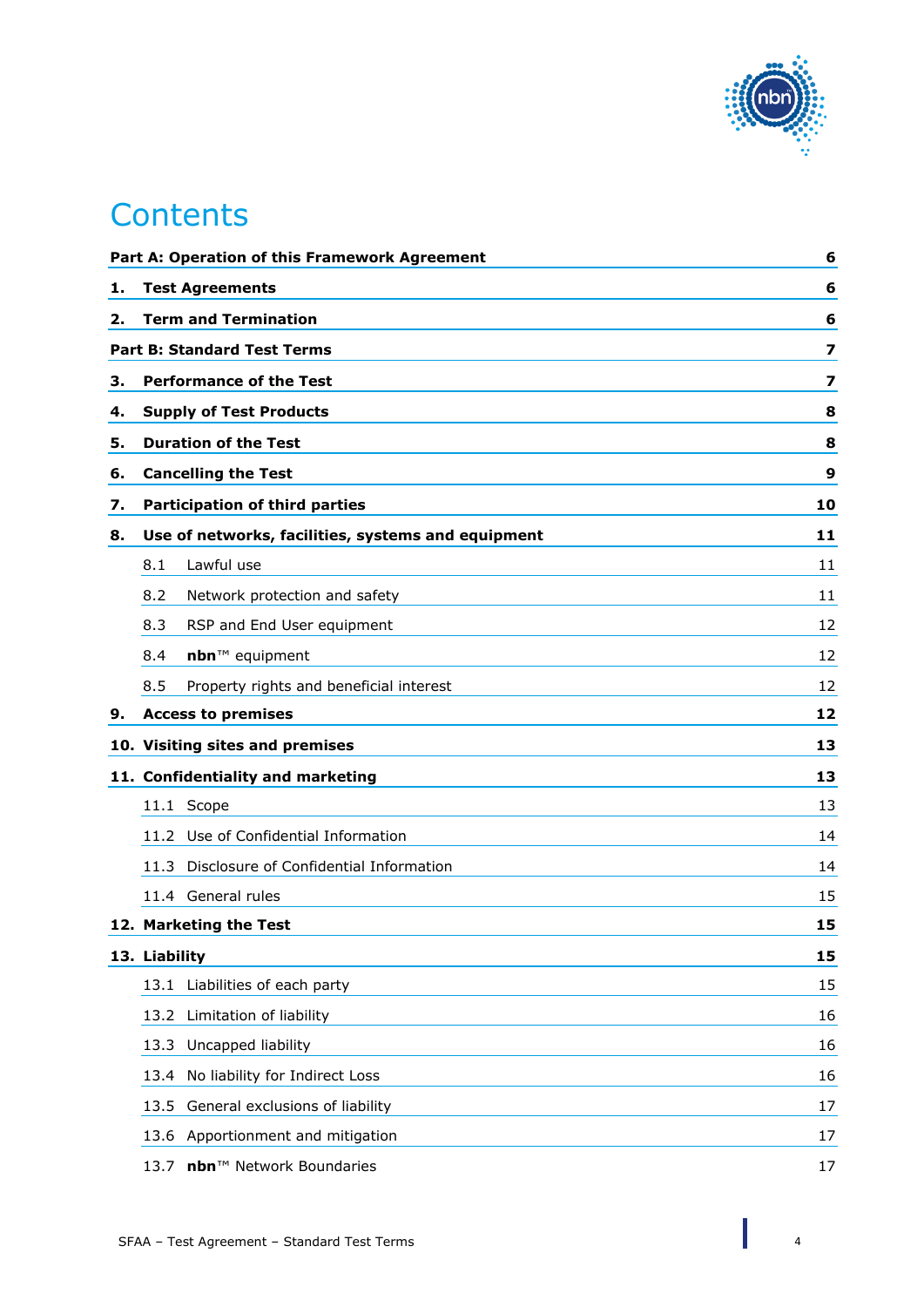

| 13.8 Force majeure                                              | 18 |
|-----------------------------------------------------------------|----|
| 14. Indemnities                                                 | 18 |
| 14.1 Confidentiality                                            | 18 |
| 14.2 Intellectual property                                      | 18 |
| 14.3 Death and personal injury                                  | 18 |
| 14.4 Damage to property, etc.                                   | 19 |
| Claims by End Users and other third parties<br>14.5             | 19 |
| Operational indemnities<br>14.6                                 | 20 |
| General rules for all indemnities<br>14.7                       | 20 |
| No claims against certain persons<br>14.8                       | 21 |
| Downstream liabilities<br>14.9                                  | 21 |
| 15. Title and Intellectual Property                             | 21 |
| 16. Insurance                                                   | 22 |
| 17. Effect of expiry or termination of the Test Agreement<br>22 |    |
| 18. Dispute Management                                          | 22 |
| 19. General                                                     | 23 |
| 19.1 Compliance with applicable laws                            | 23 |
| 19.2 Relationship between the parties                           | 23 |
| Relationships with third parties<br>19.3                        | 23 |
| 19.4 Subcontractors and agents                                  | 23 |
| No variation of existing WBAs<br>19.5                           | 23 |
| 19.6<br>Entire agreement                                        | 23 |
| 19.7 Changes to the Test Description                            | 24 |
| Assignment, novation and other dealings<br>19.8                 | 24 |
| 19.9 Waiver                                                     | 24 |
| 19.10 Notices                                                   | 24 |
| 19.11 Other general clauses                                     | 24 |
| 20. Interpretation                                              | 24 |
| 21. Dictionary                                                  | 25 |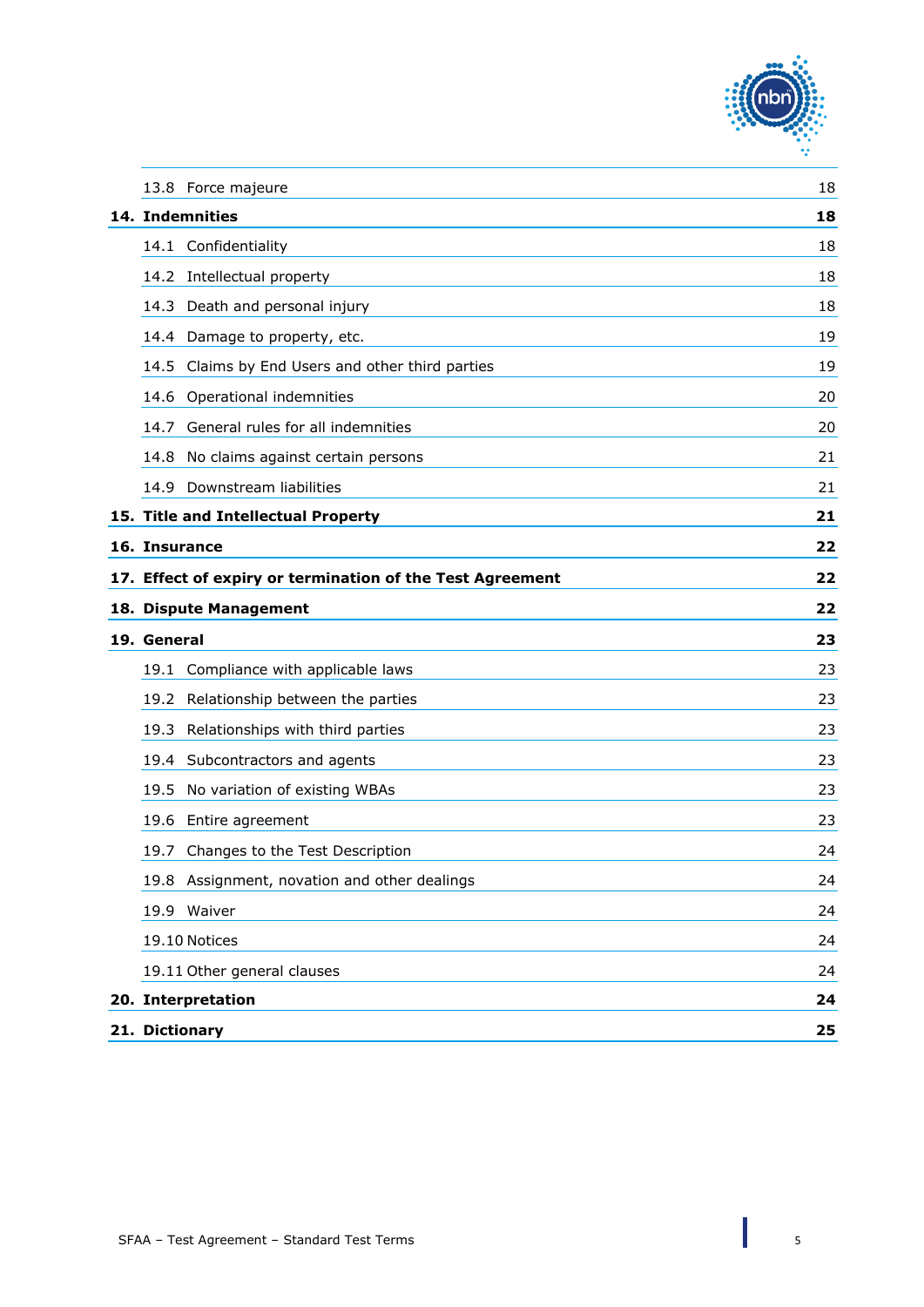

# Test Agreement Standard Test Terms

#### Parties

This Framework Agreement is entered into between:

- nbn co limited (ABN 86 136 533 741) of Level 13, 100 Mount Street, North Sydney NSW 2060 (**nbn**)
- [**Insert full legal name of RSP**] (ABN [**insert ABN**]) of [**insert registered address of RSP**] (**RSP**)

# <span id="page-5-0"></span>Part A: Operation of this Framework Agreement

# <span id="page-5-1"></span>1. Test Agreements

- <span id="page-5-5"></span>(a) Each Test will be performed by **nbn** and RSP on the terms set out in clauses [3](#page-6-1) to [21 below](#page-24-0) (the **Standard Test Terms**) and the Test Description for that Test as agreed between **nbn** and RSP in accordance with clause [1\(c\)](#page-5-3) (which together form the **Test Agreement** in respect of that Test).
- (b) The parties are only required to comply with the Standard Test Terms in clauses [3](#page-6-1) to [21](#page-24-0) to the extent that they form part of one or more Test Agreements.
- <span id="page-5-3"></span>(c) **nbn** and RSP may agree to a Test Description by:
	- (i) executing that Test Description in writing and notifying **nbn** via any RSP contact person nominated under clause H1.3(a) of the WBA; or
	- (ii) RSP contact person nominated under clause H1.3(a) of the WBA agreeing to that Test Description in accordance with any other method notified by **nbn** from time to time in respect of that Test Description.
- (d) To the extent of any inconsistency between these Standard Test Terms and the Test Description, the terms set out in the Test Description will prevail.

# <span id="page-5-2"></span>2. Term and Termination

- <span id="page-5-4"></span>(a) This Framework Agreement:
	- (i) starts on the Execution Date; and
	- (ii) expires on the earlier of:
		- (A) 31 August 2023; and
		- (B) the date that is 10 Business Days after a party gives notice to the other party that it wishes to terminate this Framework Agreement,

unless otherwise agreed between the parties.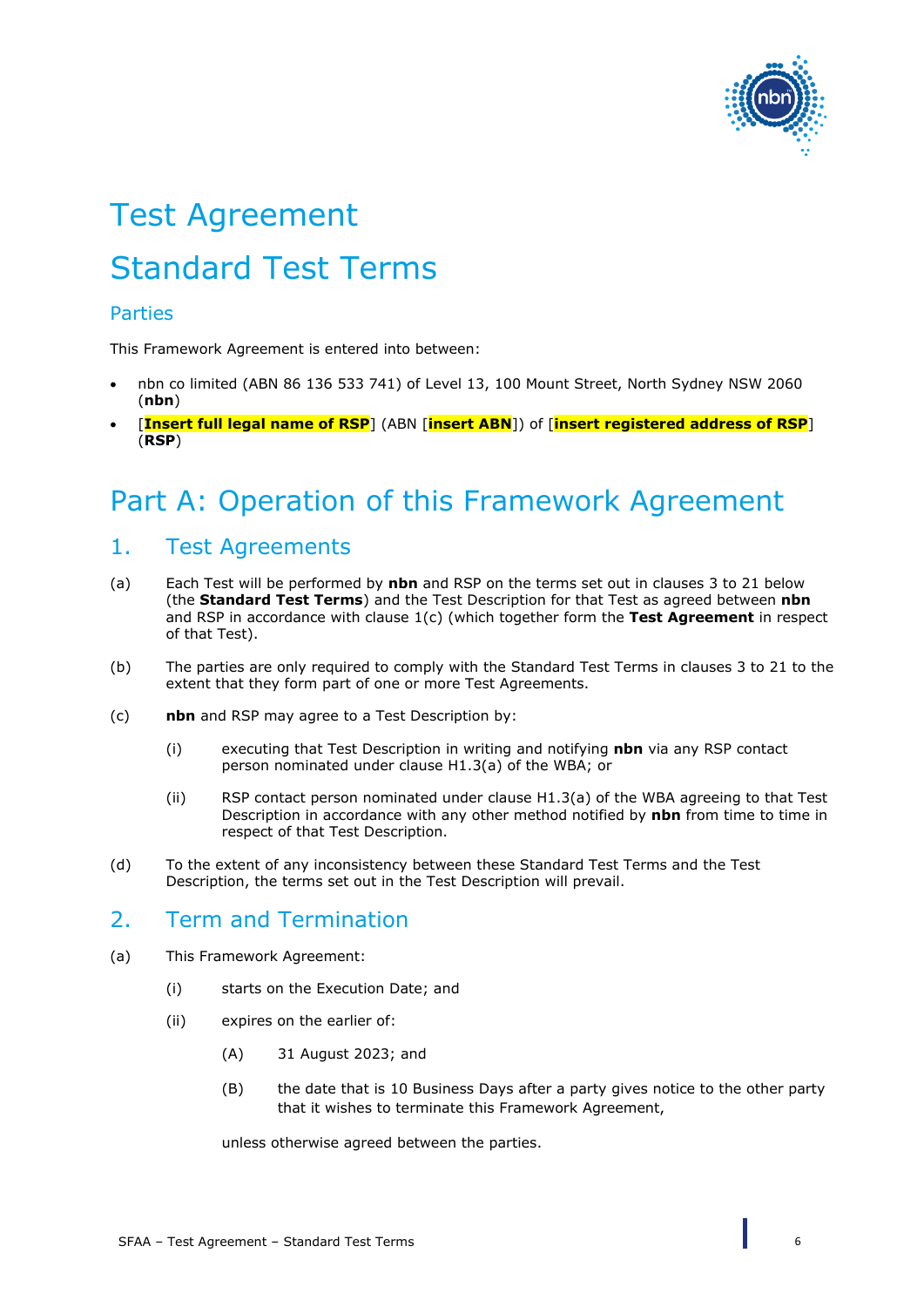

- (b) **nbn** may vary clause [2\(a\)\(ii\)\(A\)](#page-5-4) to extend the expiry date of this Framework Agreement by giving RSP 10 Business Days' notice.
- (c) If a Test, as described in a Test Description, continues after the expiry or termination of this Framework Agreement, this Framework Agreement continues to the extent relevant to the Test.

# <span id="page-6-0"></span>Part B: Standard Test Terms

# <span id="page-6-1"></span>3. Performance of the Test

- (a) Subject to the rights and obligations of each party under the Test Agreement, the parties will cooperate with each other and work collaboratively in connection with:
	- (i) the performance of the Test;
	- (ii) the supply and acquisition of Test Products under the Test Agreement;
	- (iii) resolving any issues that may arise during the Test;
	- (iv) refining or improving the Test, including (promptly) if either party becomes aware of any matter that that party considers to be a material error, defect or deficiency in the products, processes or procedures the subject of the Test; and
	- (v) providing feedback, including any feedback received from third parties or end users,

so as to enable **nbn** to develop and enhance its network, systems, facilities, products, services and processes through the learnings gained by **nbn** and RSP from the Test.

- (b) RSP must participate in the Test in accordance with:
	- (i) the Test Description;
	- (ii) any Test Plan for the Test as provided by **nbn** to RSP;
	- (iii) any operational procedures agreed between the parties from time to time; and
	- (iv) **nbn**'s reasonable instructions, policies and procedures regarding the Test that are notified by **nbn** to RSP in accordance with clauses [3\(f\)](#page-6-2) and [3\(g\).](#page-6-3)
- (c) On request by **nbn**, RSP must provide to **nbn** any Test Information within any reasonable timeframe specified by **nbn**.
- (d) **nbn** and RSP must exchange telephone and email contact details for their respective Test Contacts before the Test commences, and notify each other of any changes to those contact details during the Test.
- (e) At a party's request, the other party must make relevant Test Contacts available for the purpose of co-ordinating the Test.
- <span id="page-6-2"></span>(f) Before the start of the Test, **nbn** will provide RSP with any applicable Test Plan, and any available instructions, policies and procedures relating to the Test.
- <span id="page-6-3"></span>(g) **nbn** may amend or add a Test Plan and any instructions, policies and procedures relating to the Test by giving as much notice as reasonably practicable (which must be at least 5 Business Days' notice) or by following any relevant process in the Test Description.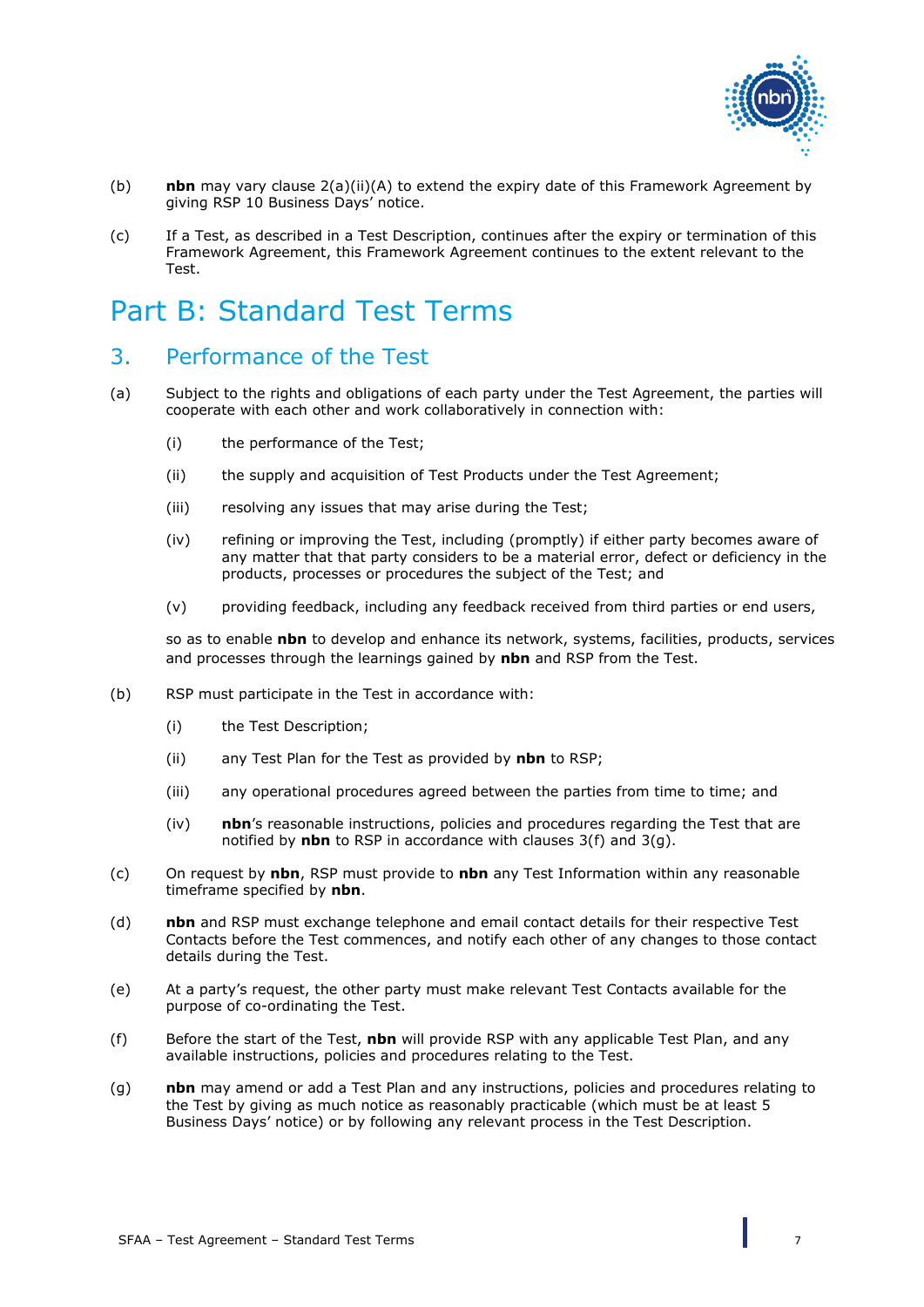

# <span id="page-7-0"></span>4. Supply of Test Products

- (a) **nbn** will supply Test Products to RSP on the terms of the Test Agreement.
- (b) RSP acknowledges and agrees that any Test Products are provided in a test environment for limited test purposes only (including, where applicable, for supply to a limited number of End Users) and for a limited time only.
- (c) RSP acknowledges that:
	- (i) no service levels, performance objectives or rebates are available or applicable in connection with the Test or the supply of any Test Product; and
	- (ii) **nbn** may interrupt or suspend any product or service supplied under any other agreement (including a WBA) to a premises to which **nbn** is also supplying or proposing to supply a Test Product, and any such interruption will not constitute an outage, service fault or performance incident.
- (d) RSP must not use any Test Product for any purpose other than the performance of the Test.
- (e) RSP agrees that Test Products have not been designed by **nbn** as (and are not suitable as) inputs into the supply of Downstream Products on a commercial basis, including Downstream Products that are Priority Services or standard telephone services for the purposes of the TCPSS Act, and RSP must not use Test Products for such purposes.

## <span id="page-7-1"></span>5. Duration of the Test

- (a) The Test Agreement will:
	- (i) start on the date on which the parties agree to the Test Description in accordance with clause [1\(c\);](#page-5-3) and
	- (ii) end on the earlier of:
		- (A) the date on which the Test Period ends; and
		- (B) the date on which the Test is cancelled in full in accordance with clause [6.](#page-8-0)

#### (b) The Test will:

- (i) start on the later of:
	- (A) the date on which the Test Period starts; and
	- (B) the date on which the parties agree to the Test Description; and
- (ii) end on the earlier of:
	- (A) the date on which the Test Period ends; and
	- (B) the date on which the Test is cancelled in accordance with clause [6.](#page-8-0)
- (c) The supply of a Test Product will:
	- (i) start on the date specified by **nbn** (if applicable) or otherwise when **nbn** completes an order for that Test Product; and
	- (ii) end on the earlier of: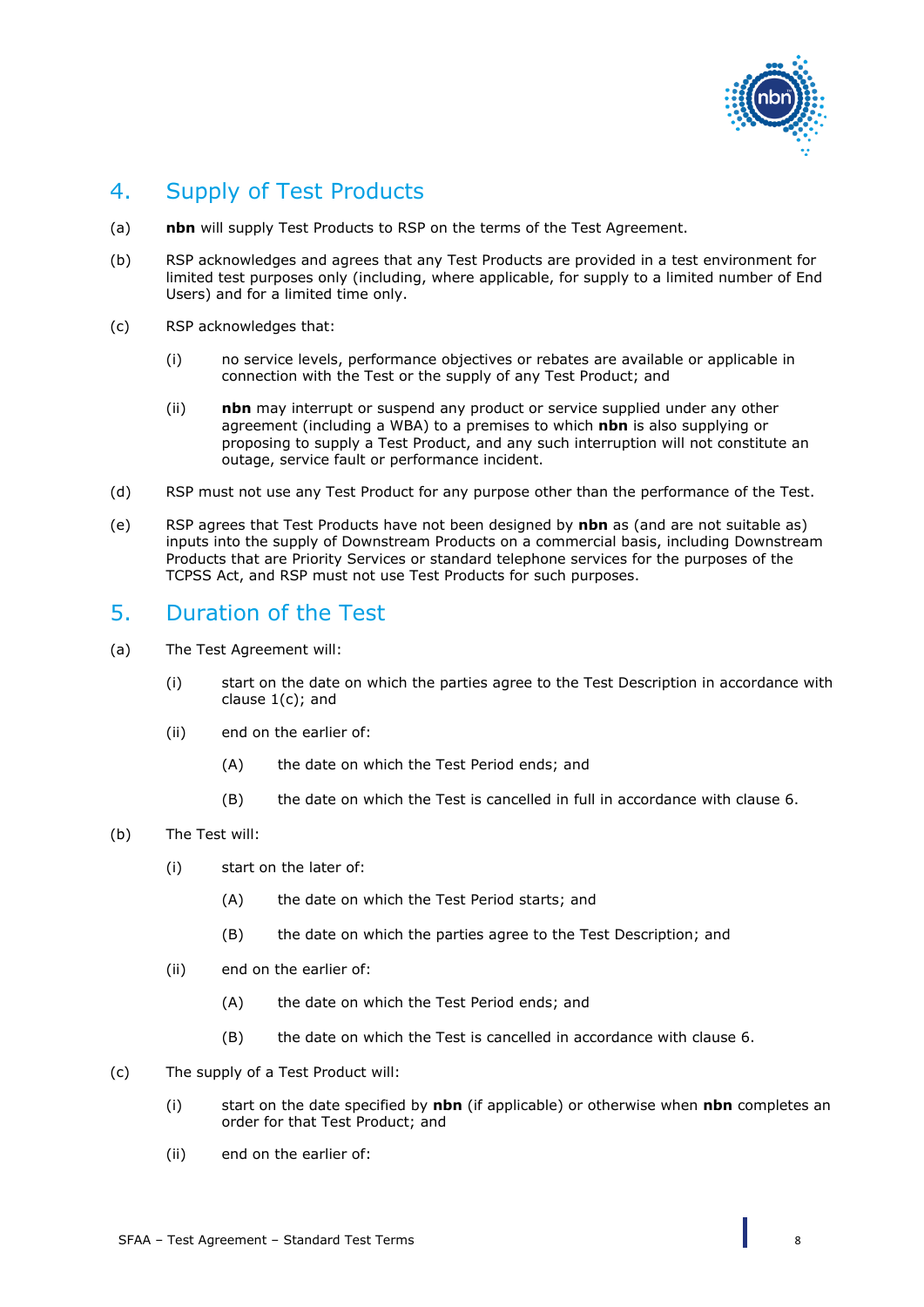

- (A) the date on which the supply of that Test Product ends in accordance with the Test Description or relevant Test Plan; and
- (B) the date on which the supply of that Test Product is cancelled in accordance with clause [6.](#page-8-0)
- (d) **nbn** may interrupt or suspend the performance of the Test or the supply of Test Products for any reason, by giving RSP the following amount of notice:
	- (i) where the interruption or suspension relates to an Adverse Network Impact, as much notice as reasonably practicable in the circumstances; and
	- (ii) in all other cases, 10 days' notice.
- (e) **nbn** may amend the Test Description by notice to RSP at any time before the expiry of the Test Period, with immediate effect, to extend the Test Period.
- (f) Cancellation or expiry of the Test does not affect:
	- (i) the continued operation of any other agreement that incorporates these Standard Test Terms; or
	- (ii) any similar, related or alternative tests that **nbn** may be performing with any Other RSPs.

# <span id="page-8-0"></span>6. Cancelling the Test

- <span id="page-8-1"></span>(a) **nbn** may cancel the Test, any part of the Test or the supply of any Test Product by giving as much notice to RSP as is reasonably practicable in the circumstances and such notice must include reasons for the cancellation.
- <span id="page-8-3"></span><span id="page-8-2"></span>(b) In addition to **nbn**'s rights under clause [6\(a\),](#page-8-1) **nbn** may cancel the Test, any part of the Test or the supply of any relevant Test Product, by giving notice to RSP if:
	- (i) RSP has ceased to comply with any Eligibility Criteria of the Test at any time;
	- (ii) **nbn** has notified RSP of its non-compliance with the Eligibility Criteria, and has specified in such notice a reasonable deadline by which RSP must resume complying with that Eligibility Criteria; and
	- (iii) RSP does not comply with that Eligibility Criteria by the deadline specified in the notice by **nbn** under clause [6\(b\)\(ii\)](#page-8-2) (or at any later date prior to cancellation).
- (c) A notice under clauses [6\(a\)](#page-8-1) or [6\(b\)](#page-8-3) that only cancels part of the Test or certain Test Products does not otherwise affect the continued operation of the Test Agreement.
- <span id="page-8-4"></span>(d) RSP may request to withdraw from, or cancel, the Test, in part or in full, at any time by giving notice to **nbn**, which must specify the reason for RSP's withdrawal or cancellation.
- (e) If **nbn** receives a notice from RSP under clause [6\(d\):](#page-8-4)
	- (i) **nbn** will, as soon as reasonably practicable, cancel the Test, in part or in full, and cease supplying relevant Test Products in accordance with RSP's request; and
	- (ii) (if RSP only requested to withdraw or cancel part of the Test) **nbn** may cancel any other part of the Test and cease supplying any other Test Products under the Test Agreement.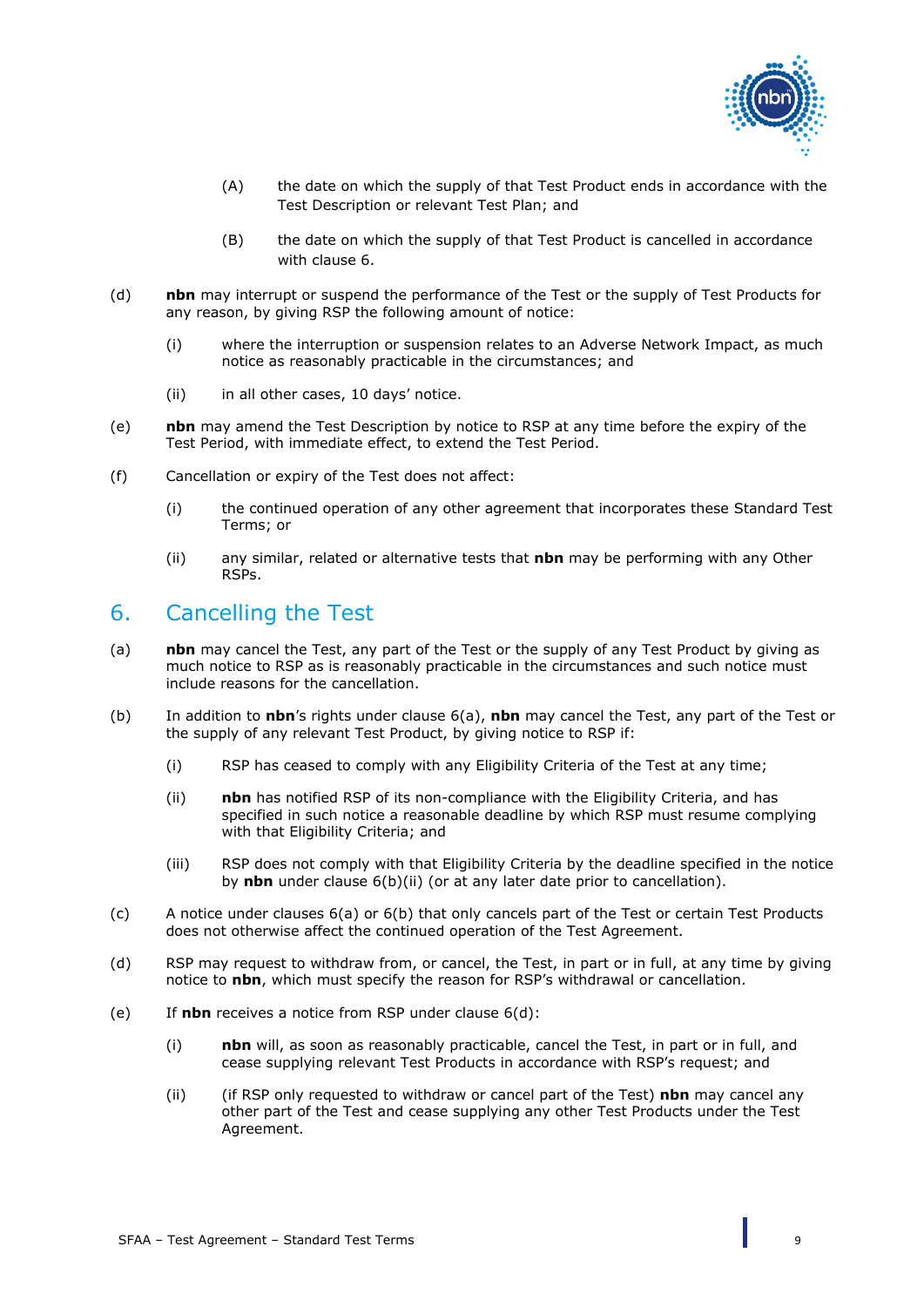

- (f) Either party may cancel the Test if the other party suffers an Insolvency Event that affects its ability to perform its obligations under the Test Agreement, or the first party considers that the other party may be so affected.
- (g) Cancellation of the Test under this clause [6](#page-8-0) does not affect:
	- (i) the continued operation of any other agreement that incorporates these Standard Test Terms; or
	- (ii) any similar, related or alternative tests that **nbn** may be performing with any Other RSPs.

# <span id="page-9-0"></span>7. Participation of third parties

- (a) RSP must manage all aspects of its relationship with End Users who assist in the Test, including:
	- (i) arranging for the participation of each End User in the Test and termination of the Test in a manner consistent with the Test Agreement;
	- (ii) managing all interactions with End Users, including handling service, technical and maintenance enquiries and requests, disputes, provision of information as reasonably directed by **nbn**; and
	- (iii) if the Test Description specifies that this clause  $7(a)$ (iii) applies, ensuring that RSP or a downstream service provider enters into an agreement with each relevant End User on terms which comply with clauses [7\(b\)](#page-9-2) and [14.9](#page-20-1) (**Test End User Contract**).
- <span id="page-9-2"></span><span id="page-9-1"></span>(b) Each Test End User Contract must:
	- (i) allow RSP to comply with the Test Agreement (including with regard to the basis on which any Downstream Product is supplied and its limitations, including drawing to the End User's specific attention the nature of the testing environment and that the supply of products or services are for testing purposes and will not necessarily perform in accordance with their descriptions, be fit for the purposes for which such goods or services are commonly supplied; be free from defects; durable; fit for a particular purpose or supplied within a particular time; or at all);
	- (ii) permit **nbn** to perform its obligations and exercise its rights under the Test Agreement regarding the Test, supply of relevant Test Products, and conduct of all related inspection, installation, maintenance and deinstallation works;
	- (iii) require End User to provide or procure all reporting, feedback and any other assistance that **nbn** or RSP may reasonably require in connection with the Test;
	- (iv) include consents from End User that permit End User's confidential information and its Personnel's Personal Information to be disclosed to, and used and disclosed by, **nbn** and **nbn**'s Personnel solely in connection with the Test; and
	- (v) exclude, to the extent permitted by law, all express or implied representations, conditions, warranties and guarantees arising from or in connection with the Test, whether based in statute, regulation, common law or otherwise, and, to the extent such matters cannot be lawfully excluded, limit all liability for such matters to:
		- (A) in the case of goods, the replacement of the goods, the supply of equivalent goods or the repair of the goods; and
		- (B) in the case of services, the supply of the services again.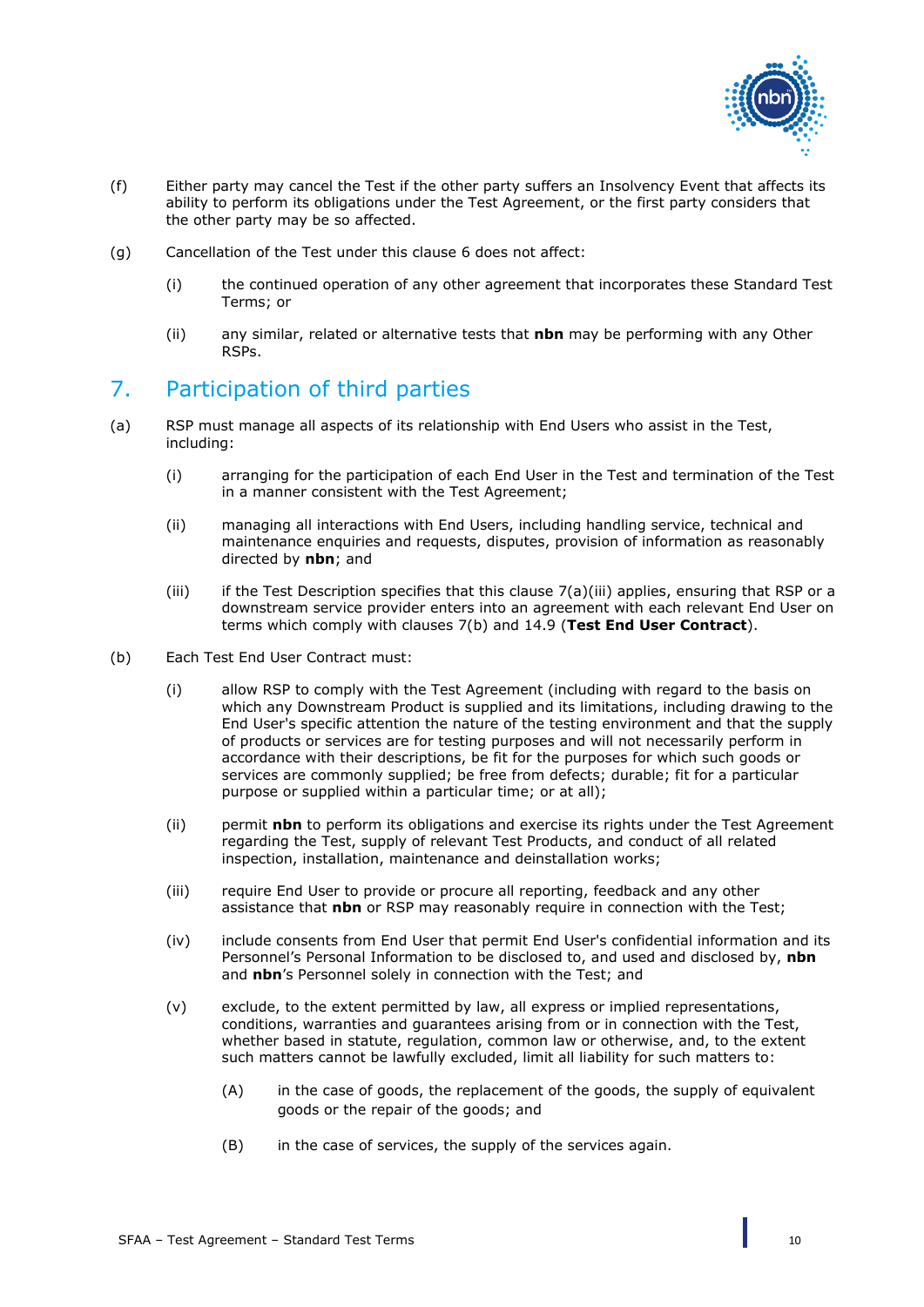

- <span id="page-10-3"></span>(c) RSP may fulfil its obligations under the Test Agreement in relation to the Test (including the provision of Downstream Products to End Users where relevant) through a downstream service provider or third party supplier provided that RSP:
	- (i) notifies **nbn** of any such third party involvement before the parties agree to the Test Description for that Test or the Test Description expressly permits the involvement of that third party;
	- (ii) ensures that any such downstream service providers or third party suppliers fulfil RSP's obligations under the Test Agreement as if those obligations were imposed on that downstream service provider or third party supplier (as the case may be); and
	- (iii) remains liable to **nbn** for all its obligations under the Test Agreement and for all acts and omissions of any such third party to the same extent that RSP would be liable to **nbn** under the Test Agreement if they were the acts and omissions of RSP.

# <span id="page-10-0"></span>8. Use of networks, facilities, systems and equipment

#### <span id="page-10-1"></span>8.1 Lawful use

- (a) RSP must:
	- (i) ensure that use by RSP of the **nbn**™ Infrastructure or any Test Product is lawful and in accordance with the Test Agreement; and
	- (ii) use reasonable endeavours to ensure that use by any End Users and any downstream service providers of any Downstream Product is lawful, is consistent with the Test Agreement and does not give rise to a breach of any provision of the Test Agreement by **nbn** or by RSP.

#### <span id="page-10-2"></span>8.2 Network protection and safety

- (a) Each party is responsible for the safe operation of its network, systems, equipment and facilities and must take all necessary steps, so far as is reasonably practicable, to ensure that it and its networks, systems, equipment and facilities do not, in connection with the Test Agreement or the exercise of rights or the performance of obligations under the Test Agreement:
	- (i) endanger the health or safety of any person;
	- (ii) damage, threaten, interfere with, degrade or result in the deterioration of the operation or performance of the other party's network, systems, equipment or facilities; or
	- (iii) in the case of RSP, damage, threaten, interfere with, degrade or cause the deterioration of the operation or performance of any **nbn** customer's network, systems, equipment or facilities used in connection with the **nbn**™ Network.
- (b) RSP must use reasonable endeavours to ensure that End Users do not damage, threaten, interfere with or degrade or cause the deterioration of the operation or performance of the **nbn**™ Infrastructure, or any **nbn** customer's network, systems, equipment or facilities used in connection with the **nbn**™ Network.
- (c) RSP must:
	- (i) ensure that any connection made and maintained by or on behalf of RSP or from its networks, systems, equipment or facilities to the **nbn**™ Network; and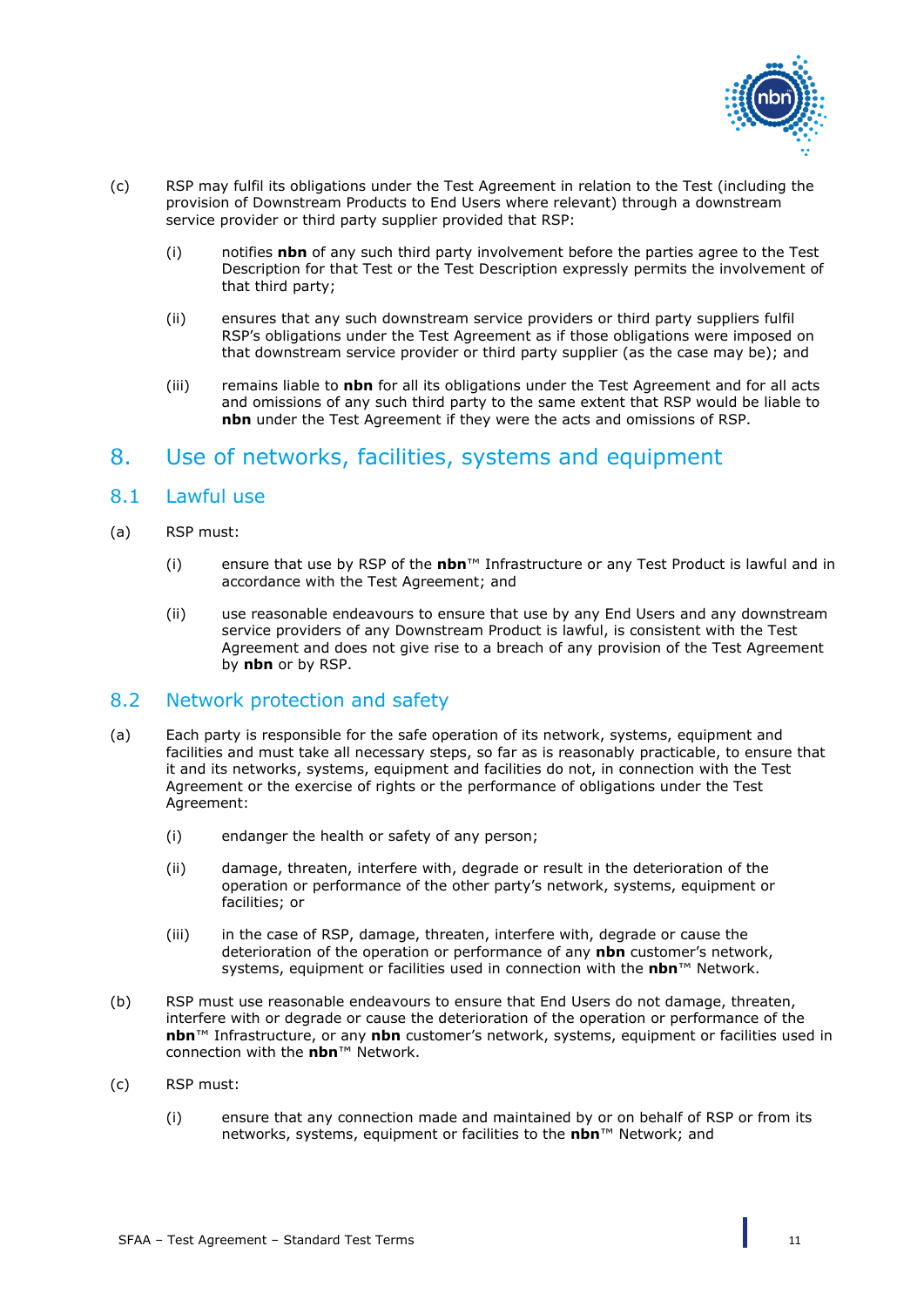

(ii) use reasonable endeavours to ensure any connection made and maintained by or on behalf of any End Users to the **nbn**™ Network,

is made and maintained in accordance with the Test Agreement and all applicable laws.

(d) If RSP becomes aware that any network, system, equipment or facility is causing an event that RSP has an obligation under this clause [8](#page-10-0) to ensure, or use reasonable endeavours to ensure, does not occur (e.g. it is degrading the operation of any product being supplied by **nbn** to its customers), RSP must immediately disconnect or deactivate the network, system, equipment or facility and use reasonable endeavours to minimise the breach.

#### <span id="page-11-0"></span>8.3 RSP and End User equipment

- (a) RSP must ensure that its equipment has all necessary regulatory approvals, the uses to which the RSP equipment is put are not prohibited by any Regulator and comply with the Test Agreement and all applicable laws, and the RSP equipment is maintained in good repair and working condition.
- (b) RSP must use reasonable endeavours to ensure that End User equipment has all necessary regulatory approvals, the uses to which End User equipment are put are not prohibited by any Regulator and comply with the Test Agreement and all applicable laws, and End User equipment is maintained in good repair and working condition.

#### <span id="page-11-1"></span>8.4 **nbn**™ equipment

(a) **nbn** must ensure that **nbn**™ equipment has all necessary regulatory approvals, the uses to which the **nbn**™ equipment is put are not prohibited by any Regulator and comply with the Test Agreement and all applicable laws, and the **nbn**™ equipment is maintained in good repair and working condition.

#### <span id="page-11-2"></span>8.5 Property rights and beneficial interest

(a) Nothing in the Test Agreement gives RSP (or any End User) any right, title or interest (whether legal, equitable or statutory) in any part of the **nbn**™ Infrastructure made available by **nbn** to RSP or used by **nbn** to supply products or services under the Test Agreement.

#### <span id="page-11-3"></span>9. Access to premises

- <span id="page-11-4"></span>(a) RSP must provide, or procure the provision of, safe and timely access to any premises owned, controlled or occupied by RSP and all valid and enforceable consents, approvals and rights of access required by **nbn** from each of RSP, the End User and any third party in a form approved by **nbn** that enables **nbn** and any Personnel of **nbn** to enter and do anything necessary in respect of that site or premises to:
	- (i) conduct the Test and supply the relevant Test Products;
	- (ii) disconnect or remove any part of the **nbn**™ Network or equipment following termination or expiry of the Test Agreement, following cancellation of part of a Test or supply of a Test Product, where permitted by a Test Agreement or Test Plan, or as otherwise agreed between the parties; and
	- (iii) exercise any of its rights or perform any of its obligations under and in accordance with the Test Agreement.
- (b) RSP must:
	- (i) hold all consents, approvals and rights of access provided or obtained by RSP under clause [9\(a\)](#page-11-4) on trust for the benefit of **nbn**; and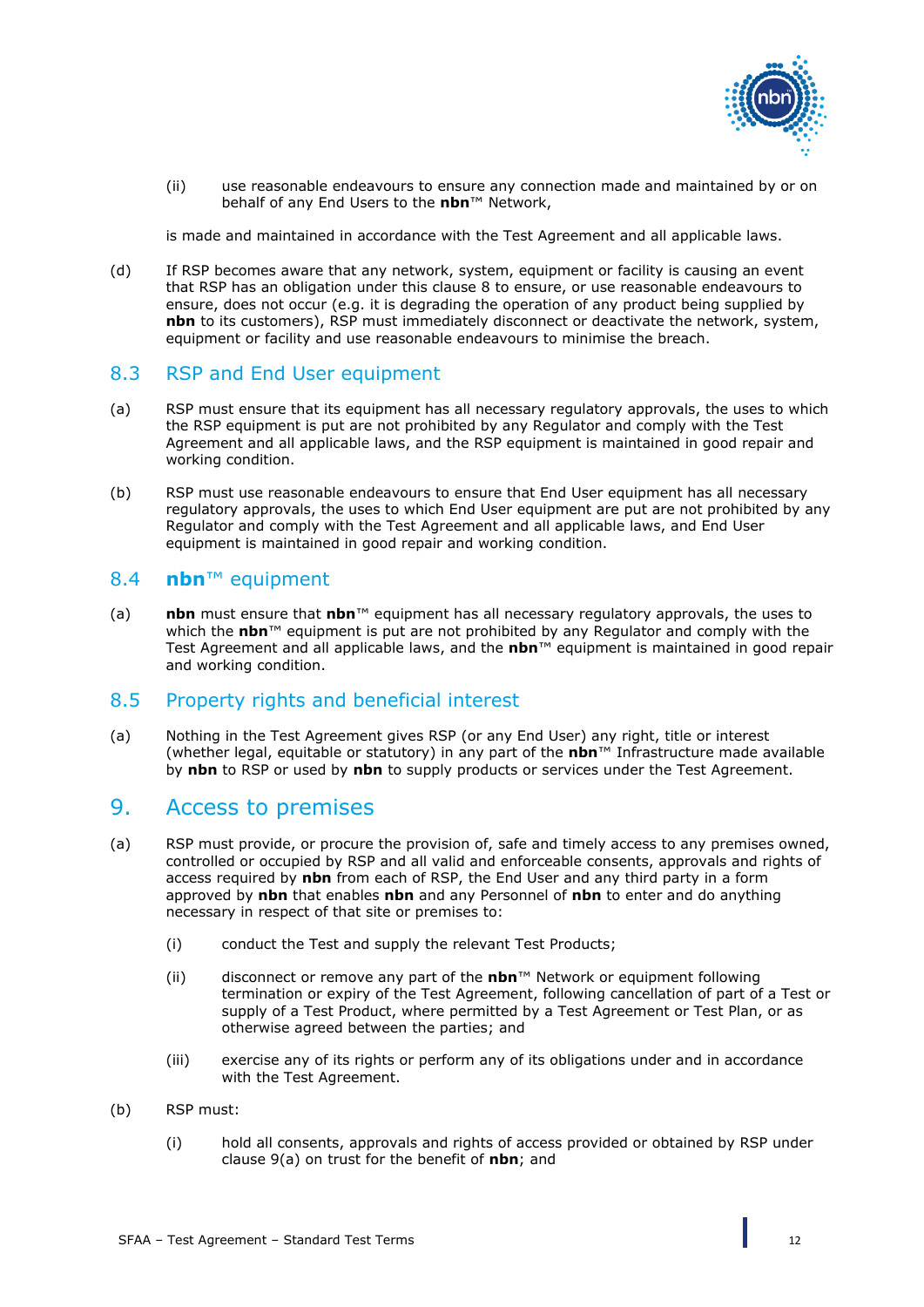

- (ii) on request by **nbn**, provide to **nbn** documentary evidence of having obtained all of the consents, approvals and rights of access referred to in clause [9\(a\).](#page-11-4)
- (c) RSP must use reasonable endeavours to ensure that:
	- (i) no End Users create, or allow the creation of, any security interest, encumbrance, lien, charge or mortgage over any part of the **nbn**™ Network;
	- (ii) End Users take all reasonable care of any part of the **nbn**™ Network to which they have access;
	- (iii) End Users provide true and complete answers to any reasonable installation questions asked by any **nbn** Personnel or RSP and inform such **nbn** Personnel or RSP of any issue which may affect or prevent the conduct of the Test on the first visit to the relevant site or premises (including anything which may prevent access to the site or premises); and
	- (iv) End Users are available at the relevant site or premises where the Test is to be conducted (and able to give any access required) on the date and at the times agreed with the relevant **nbn** Personnel or RSP.
- (d) If RSP fails to comply with this clause [9,](#page-11-3) then:
	- (i) **nbn** will not be liable for any Claims or Losses that may be suffered or incurred by RSP or any End User, arising from or in connection with **nbn**'s failure to perform its obligations under the Test Agreement as a result of RSP's failure to comply with this clause [9;](#page-11-3) and
	- (ii) RSP must pay to **nbn** on demand the amount of any and all Losses suffered or incurred by **nbn**, any of its Related Bodies Corporate and any of their Personnel arising from or in relation to RSP's failure to comply with this clause [9,](#page-11-3) including as a result of Claims from **nbn** Personnel.

## <span id="page-12-0"></span>10. Visiting sites and premises

- (a) Each party must, and must ensure that any Personnel of the party visiting any premises which are owned, controlled or operated by or on behalf of the other party and used in connection with the Test:
	- (i) comply with any policies that are notified by the other party from time to time, any reasonable directions that may be given by the other party from time to time and all OH&S Laws; and
	- (ii) do not at any time cause the other party to be in contravention of an OH&S Law.

## <span id="page-12-1"></span>11. Confidentiality and marketing

#### <span id="page-12-2"></span>11.1 Scope

- (a) This clause [11](#page-12-1) applies to Confidential Information that is either generated by a party or provided to it by the other party in connection with the Test Agreement.
- (b) If any Confidential Information is subject to this clause [11,](#page-12-1) that Confidential Information will not be subject to clause D1 of the WBA.
- (c) This clause [11](#page-12-1) does not apply to any Confidential Information that is subject to clause 4 of the PDF Terms.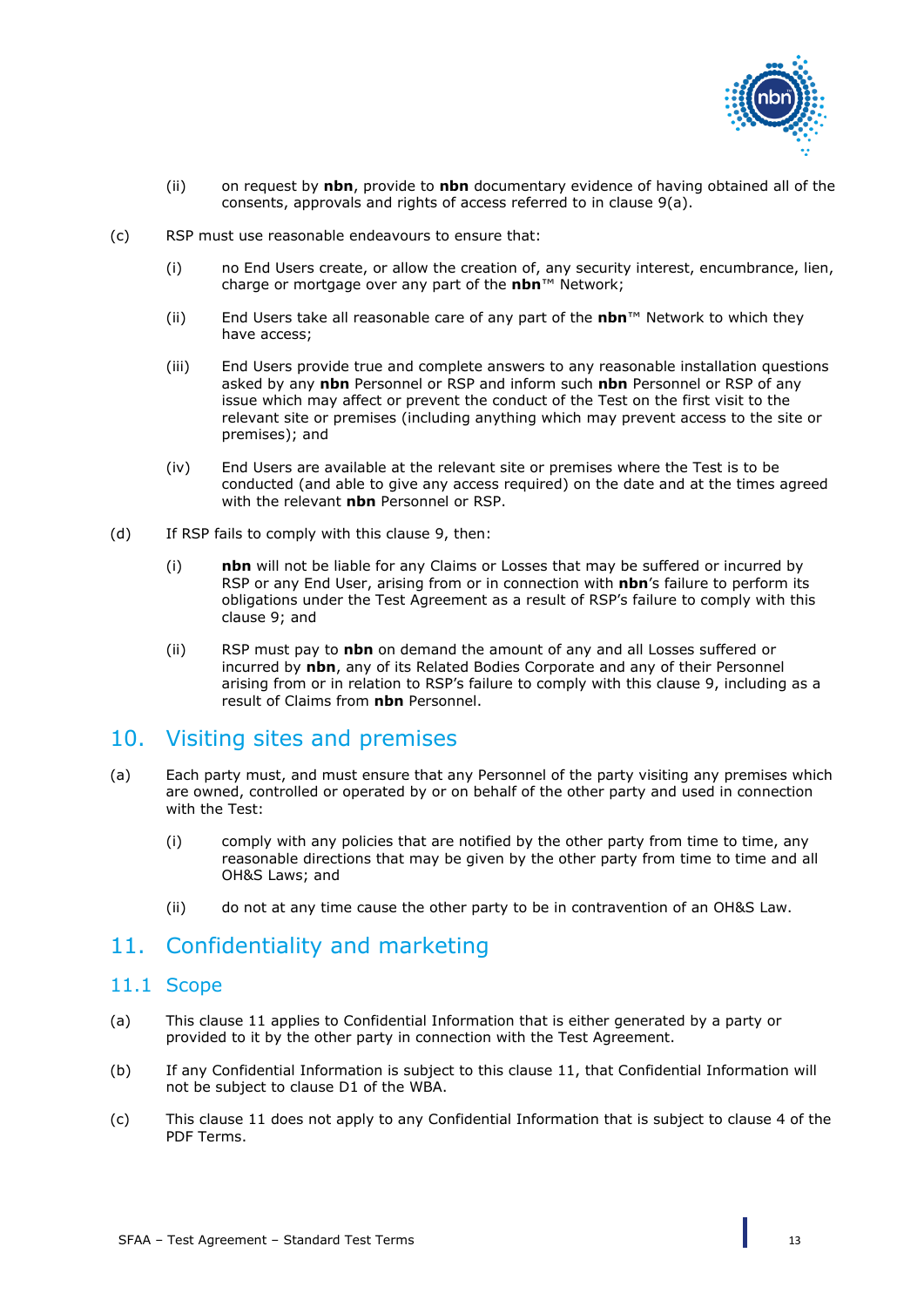

- (d) Subject to clauses [11.2](#page-13-0) and [11.3](#page-13-1) and any applicable statutory duty, the Recipient must keep confidential all Confidential Information of the Discloser and must not:
	- (i) use or copy such Confidential Information except as set out in the Test Agreement; or
	- (ii) disclose or communicate, cause to be disclosed or communicated or otherwise make available such Confidential Information to any person.
- <span id="page-13-6"></span>(e) Information generated within the **nbn**™ Infrastructure in connection with the supply of a Test Product to RSP or the interconnection of the **nbn**™ Infrastructure with the RSP Network in connection with the Test is the Confidential Information of RSP (except if it is De-Identified Information).

#### <span id="page-13-0"></span>11.2 Use of Confidential Information

- (a) The Recipient may use Confidential Information of the Discloser for any purpose related to any **nbn** Supply except as specified in clause [11.2\(b\).](#page-13-2)
- <span id="page-13-2"></span>(b) RSP must not use:
	- (i) information in or derived from **nbn**'s Medical Alarm Register or **nbn**'s Fire Alarms and Lift Phones Register except as approved by **nbn** in writing and in accordance with any conditions specified in such written approval;
	- (ii) **nbn**'s Confidential Marketing Information for purposes other than those permitted under the WBA; or
	- (iii) **nbn**'s Confidential Information to develop, enhance, market or promote products and services that compete with products or services supplied by **nbn**.

#### <span id="page-13-1"></span>11.3 Disclosure of Confidential Information

- (a) The Recipient may only disclose Confidential Information of the Discloser:
	- (i) to the Recipient's Related Bodies Corporate, Personnel, professional advisors, (in the case of RSP) any Downstream Service Providers and (in the case of **nbn**) facilities access providers and third party network operators, provided that the person to whom the disclosure is made is subject to an obligation to keep the information confidential on terms that are no less restrictive than this clause [11;](#page-12-1)
	- (ii) in respect of disclosure by **nbn** of Test Information only, for the purpose of **nbn** developing and supplying products and services to retail service providers and complying with **nbn**'s legal obligations, including in relation to non-discrimination, and any other Permitted Purposes;
	- (iii) as required by law, a Regulator, Government Agency, Shareholder Ministers or their departments, or the listing rules of any stock exchange;
	- (iv) for the purposes of legal proceedings, arbitration, expert determination and other dispute resolution mechanisms set out in the Test Agreement or any WBA; and
	- (v) where reasonably required to protect the safety of persons or property or the integrity of a telecommunications network or in connection with an Emergency.
- <span id="page-13-5"></span><span id="page-13-4"></span><span id="page-13-3"></span>(b) For any disclosure under clauses  $11.3(a)(iii)$  to  $11.3(a)(v)$ , the Recipient must:
	- (i) ensure that existing commercial-in-confidence markings, if any, are retained or reproduced in any disclosure made to, or required by, a Regulator or Government Agency; and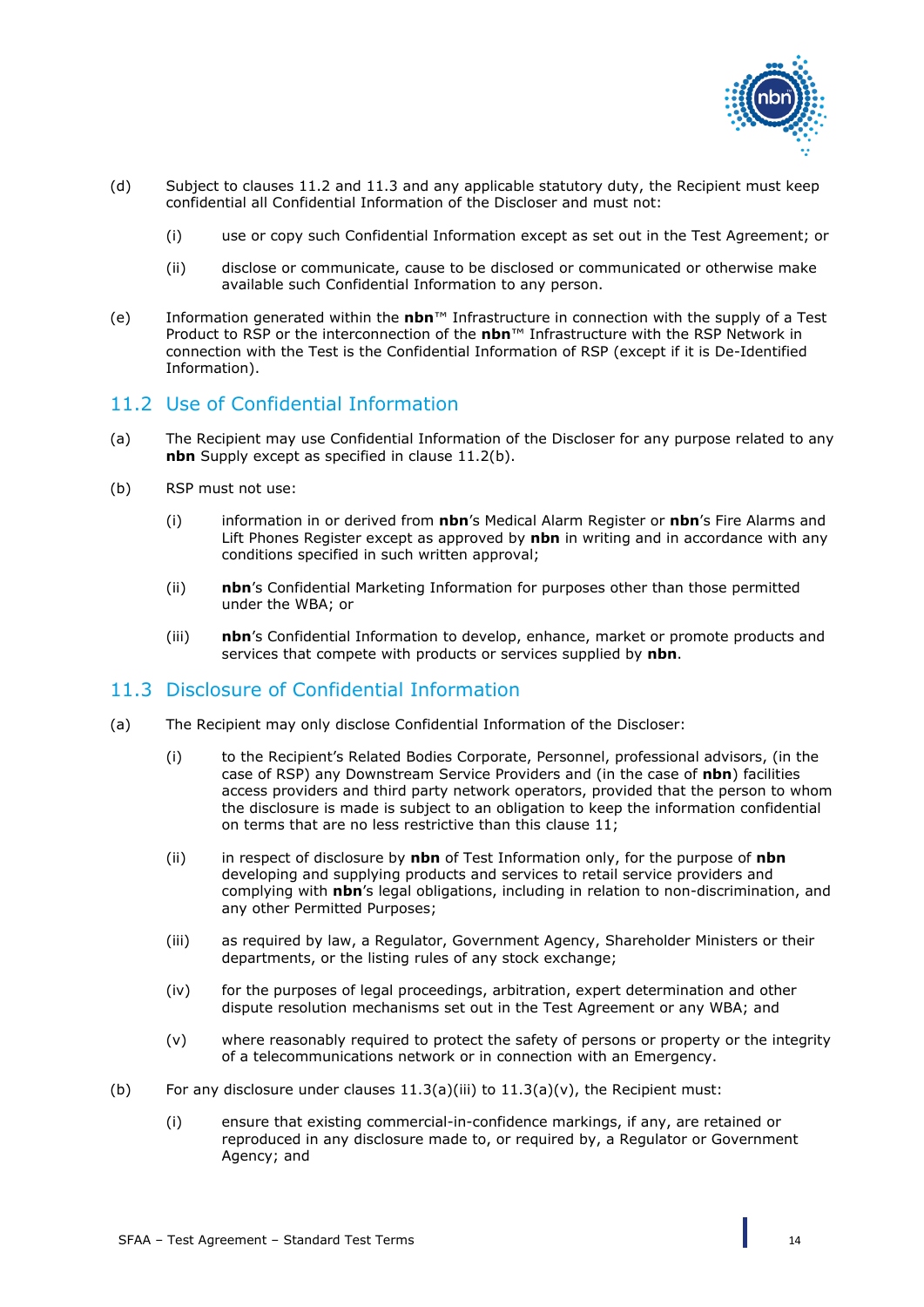

(ii) where clause  $11.3(b)(i)$  does not apply, give the Discloser as much notice (in writing) as is reasonably practicable.

#### <span id="page-14-0"></span>11.4 General rules

- (a) Each party must co-operate in any action taken by the other party to:
	- (i) protect the confidentiality of the other party's Confidential Information; and
	- (ii) enforce the other party's rights regarding its Confidential Information.
- (b) The Recipient must, on request from the Discloser, return, destroy or delete the Discloser's Confidential Information except to the extent that:
	- (i) it is impracticable to do so; or
	- (ii) the Recipient is required to retain that Confidential Information to comply with its internal governance processes or any applicable law.
- (c) Confidential Information is provided for the benefit of the Recipient only. Each party acknowledges that the Discloser gives no warranty that the Confidential Information is or will be correct.
- (d) The parties agree that damages are not an adequate remedy for a breach of this clause [11](#page-12-1) and that, in addition to other remedies that may be available, a party may seek injunctive relief against such a breach or threatened breach.
- (e) The following provisions of the WBA Head Terms are incorporated into this clause [11:](#page-12-1)
	- (i) clause D1.10 (Anonymising Confidential Information); and
	- (ii) clause D2 (Data Security and Personal Information).

## <span id="page-14-1"></span>12. Marketing the Test

- (a) Despite anything else in the Test Agreement, if the Test Description specifies that this clause [12](#page-14-1) applies, then RSP consents to, and must obtain the written consent of each End User to, **nbn** making public details of:
	- (i) the Test; and
	- (ii) the role of **nbn**, RSP and End User in relation to the Test, except where RSP provides **nbn** a notice in writing to the contrary (which RSP must not do unreasonably).
- (b) RSP acknowledges and agrees that **nbn** may:
	- (i) notify potential End Users that RSP may supply Downstream Products to the potential End Users; and
	- (ii) provide RSP's contact details to potential End Users.

## <span id="page-14-2"></span>13. Liability

#### <span id="page-14-3"></span>13.1 Liabilities of each party

(a) The Test Agreement, to the extent permitted by law, exhaustively governs all of the liabilities that a party owes to the other party arising from, or in connection with, the Test Agreement.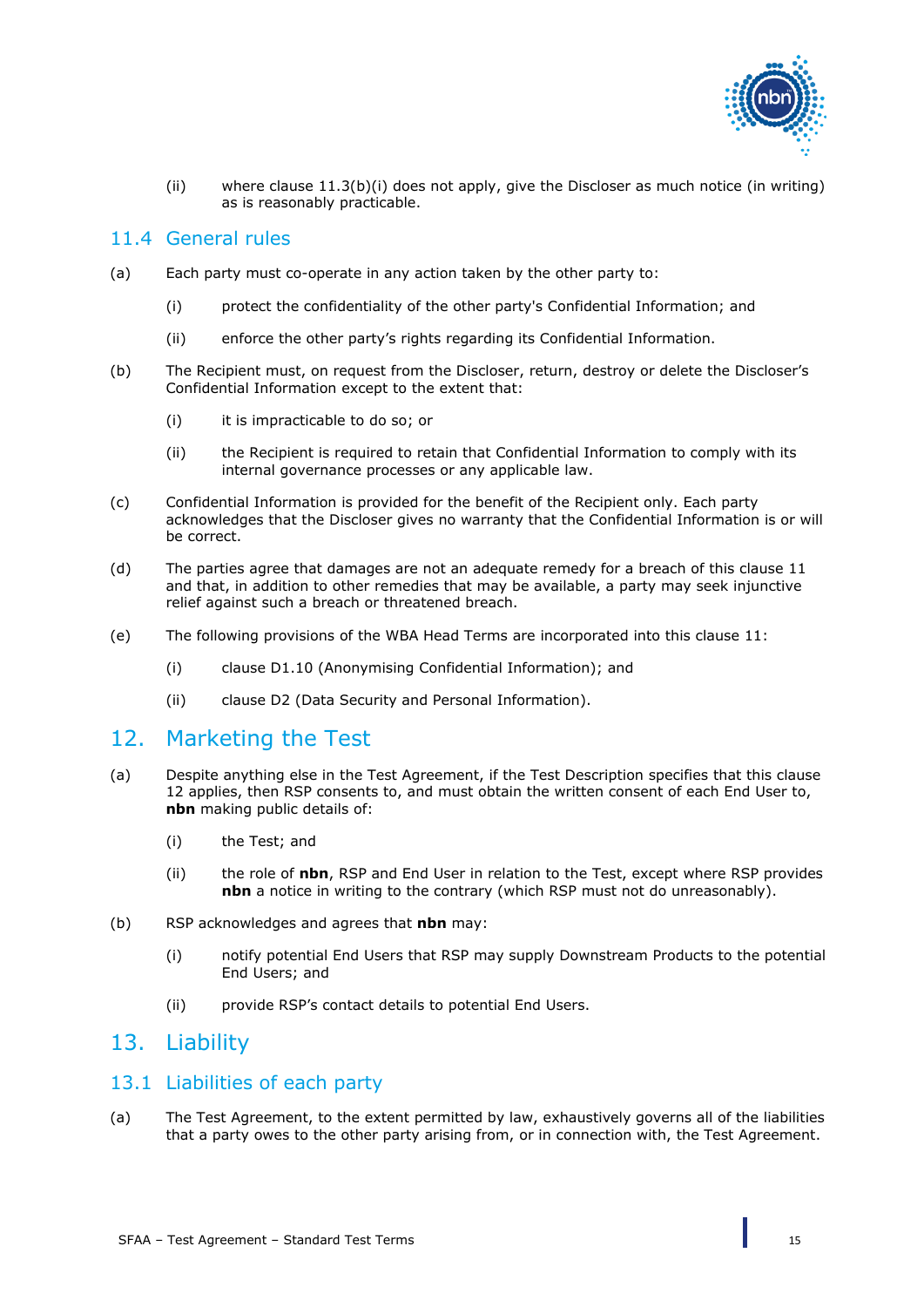

- (b) To the extent permitted by law, a party is not liable to the other for any liability (including for negligence) arising from, or in connection with, the Test Agreement, to the extent that the first party has excluded, restricted or limited its liability under the Test Agreement.
- (c) Every exclusion, restriction, limitation and indemnity in the Test Agreement separately applies on its own terms and survives expiry or termination of the Test Agreement.

#### <span id="page-15-0"></span>13.2 Limitation of liability

- (a) To the full extent permitted by law, **nbn** excludes all liability to RSP in respect of any Loss arising by reason of any failure of a product or service supplied by **nbn** or its Personnel to RSP or End User to perform in accordance with their descriptions, be fit for the purposes for which such goods or services are commonly supplied; free from defects; durable; fit for a particular purpose or supplied within a particular time; or at all.
- (b) To the full extent permitted by law, except as expressly set out in the Test Agreement, **nbn** excludes all express or implied representations, conditions, warranties and guarantees arising from or in connection with the Test Agreement, whether based in statute, regulation, common law or otherwise.
- <span id="page-15-3"></span>(c) To the full extent permitted by law, each party's aggregate liability to the other party in relation to any and all events that arise in connection with the Test Agreement or its subject matter (whether that liability arises in contract, tort (including negligence), at common law, in equity, under statute, under an indemnity or otherwise) is limited to \$1 million.
- (d) The amount of one party's liability to the other party for the purposes of clause [13.2\(c\)](#page-15-3) will be reduced to the extent that the other party otherwise recovers in respect of any event or cause giving rise to the liability, including from the relevant insurer if that other party has a right to recover under any contract of insurance with any third party in respect of any event or cause giving rise to the liability.
- (e) If **nbn** breaches any condition, warranty or guarantee under or implied by law which cannot be lawfully excluded, to the maximum extent permitted by law, the liability of **nbn** is limited, at **nbn**'s option, to one or more of the following:
	- (i) in the case of goods, to the replacement of the goods, the supply of equivalent goods or the repair of the goods; and
	- (ii) in the case of services, to the supply of the services again.

#### <span id="page-15-1"></span>13.3 Uncapped liability

- <span id="page-15-6"></span><span id="page-15-5"></span>(a) The limitations of liability imposed by clause [13.2\(c\)](#page-15-3) do not apply to either party's liability:
	- (i) for any negligent or wilful acts or omissions of the party that cause death, personal injury or damage to Tangible Property;
	- (ii) for any acts or omissions of the party constituting fraud;
	- (iii) under the indemnities given by the party under clause  $14$  (other than clauses  $14.4(a)$ ) or [14.4\(b\)](#page-18-3) as applicable); or
	- (iv) under the indemnity given by the party under clauses  $14.4(a)$  or  $14.4(b)$  (as applicable) where the liability giving rise to that indemnity was caused by a negligent or wilful act or omission of the party.

#### <span id="page-15-2"></span>13.4 No liability for Indirect Loss

<span id="page-15-4"></span>(a) No party is liable to make any payment to the other party for any and all Losses of that other party arising from or in connection with the Test Agreement or its subject matter (regardless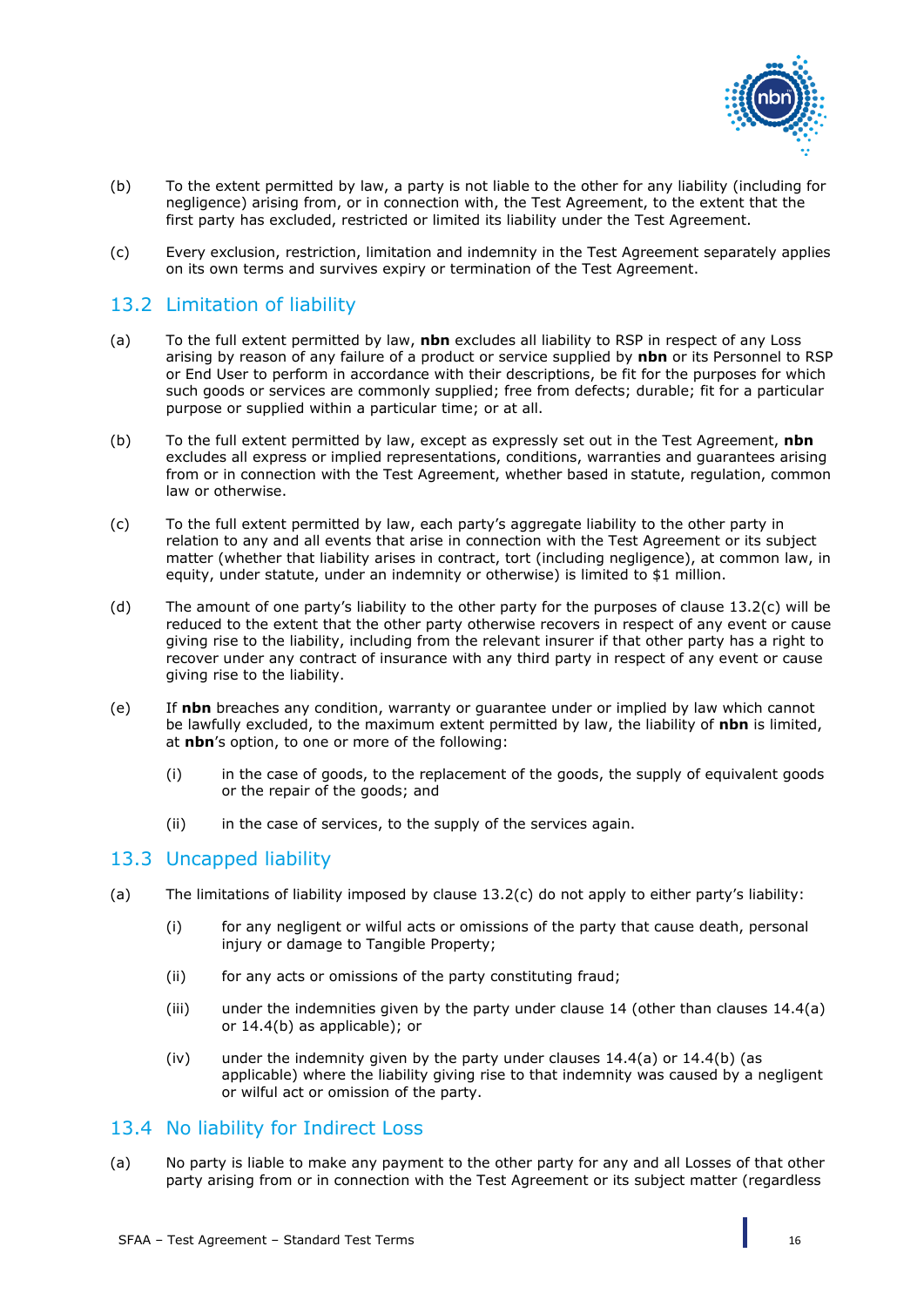

of whether that liability arises in contract, tort (including negligence), at common law, in equity, under statute, under an indemnity or otherwise) to the extent such liability constitutes Indirect Loss.

(b) The exclusion of liability in clause [13.4\(a\)](#page-15-4) does not apply in respect of the indemnity set out in clause [14.5\(a\).](#page-18-4)

#### <span id="page-16-0"></span>13.5 General exclusions of liability

- (a) To the extent permitted by law, **nbn** excludes all liability for any and all Losses suffered or incurred by RSP to the extent such Losses are caused or contributed to by:
	- (i) any and all:
		- (A) Claims brought against RSP by a third party to whom RSP provides products or services under a contract, to the extent that that liability could have been lawfully excluded, restricted or limited under that contract; or
		- (B) End User Losses,

except to the extent that such Claims or Losses fall within clauses [13.3\(a\)\(i\),](#page-15-5) [13.3\(a\)\(ii\)](#page-15-6) or [14.4\(b\)\(i\);](#page-18-5) or

(ii) any RSP Event.

#### <span id="page-16-1"></span>13.6 Apportionment and mitigation

- (a) The liability of a party (the **first party**) to the other party in respect of any and all Claims and Losses arising from or in connection with the Test Agreement (regardless of whether that liability arises in contract, tort (including negligence), at common law, in equity, under statute, under an indemnity or otherwise howsoever arising) is reduced proportionally to the extent that:
	- (i) the other party has not taken all reasonable steps to minimise and mitigate its own Losses in relation to the act, omission, event or circumstance giving rise to such Claim or Loss (where such costs are recoverable from the first party); or
	- (ii) any Losses of the other party are caused, or contributed to, by:
		- (A) any act or omission of the other party, its Related Bodies Corporate or their respective Personnel; or
		- (B) the networks, systems, equipment or facilities of the other party, its Related Bodies Corporate or their respective Personnel.
- <span id="page-16-3"></span>(b) The reduction of liability in clause  $13.6(a)$  (ii) does not apply in respect of the indemnity in clause [14.5\(a\)\(i\).](#page-18-6)

#### <span id="page-16-2"></span>13.7 **nbn**™ Network Boundaries

- (a) RSP is responsible for (and assumes all liabilities and obligations in respect of) all activities required for:
	- (i) the supply of Downstream Products, or performance of any activities in respect of the Test beyond the **nbn**™ Network Boundaries including all services, systems, equipment or facilities associated with the supply of Downstream Products or performance of any activities in respect of the Test (other than Common MDU Site Equipment or any **nbn**™ equipment); and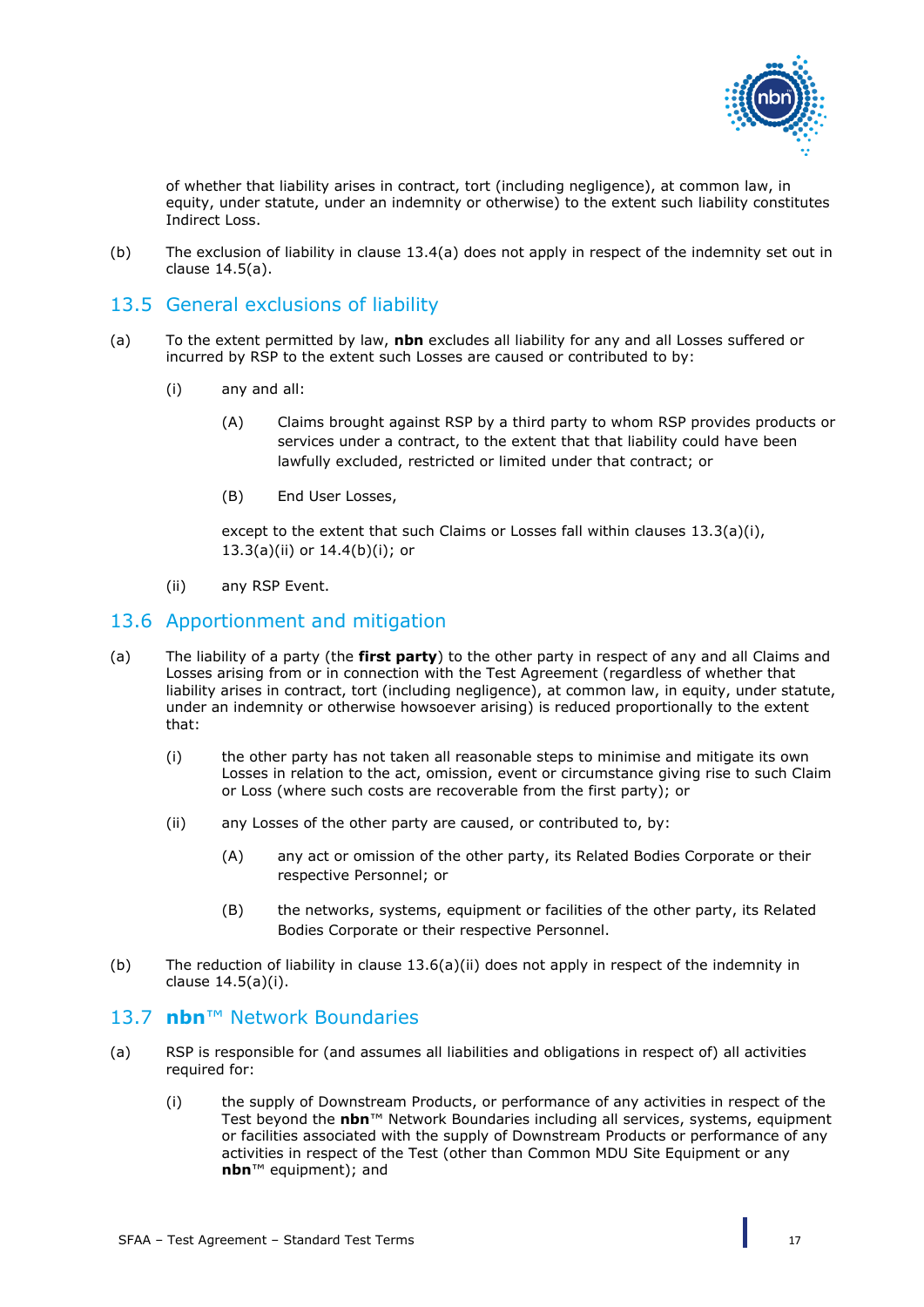

(ii) the proper operation and interface of any RSP platform, RSP equipment, End User equipment and any Central Splitter.

#### <span id="page-17-0"></span>13.8 Force majeure

- (a) If an Affected Party is unable to perform an obligation under the Test Agreement (other than an obligation to pay money in the ordinary course of business) because of a Force Majeure Event, then to the extent the Force Majeure Event prevents that party from performing that obligation, the Affected Party:
	- (i) will be excused from performing that obligation for the duration of the Force Majeure Event; and
	- (ii) will not be liable for any costs, expenses, losses, damages or liabilities arising from or in connection with the non-performance of that obligation for the duration of the Force Majeure Event.

#### <span id="page-17-1"></span>14. Indemnities

#### <span id="page-17-2"></span>14.1 Confidentiality

Each party must pay to the other party on demand an amount equal to all Losses suffered or incurred by the Indemnified Party arising from or in connection with any breach of clause [11](#page-12-1) by the Indemnifying Party.

#### <span id="page-17-3"></span>14.2 Intellectual property

- (a) Each party must pay to the other party on demand an amount equal to all Losses suffered or incurred by the Indemnified Party arising from or in connection with any Claim brought by any third party alleging that:
	- (i) the exercise by the Indemnified Party of any rights assigned, transferred or granted, or purportedly assigned, transferred or granted, by or on behalf of the Indemnifying Party in connection with the Test Agreement infringes any Intellectual Property Rights of that third party; or
	- (ii) where **nbn** is the Indemnified Party:
		- (A) the use of any Test Product by RSP other than in accordance with the terms of the Test Agreement; or
		- (B) the use by any downstream service provider or End User of a Downstream Product (other than where the Claim arises from the use of a Test Product in accordance with the terms of the Test Agreement),

infringes any Intellectual Property Rights of that third party.

#### <span id="page-17-4"></span>14.3 Death and personal injury

Each party must pay to the other party on demand an amount equal to all Losses suffered or incurred by the Indemnified Party arising from or in connection with the death or personal injury of any person to the extent that:

- (i) an act or omission of the Indemnifying Party, its Related Bodies Corporate, their respective Personnel or suppliers in connection with the Test Agreement:
	- (A) is negligent and causes or contributes to that death or personal injury; or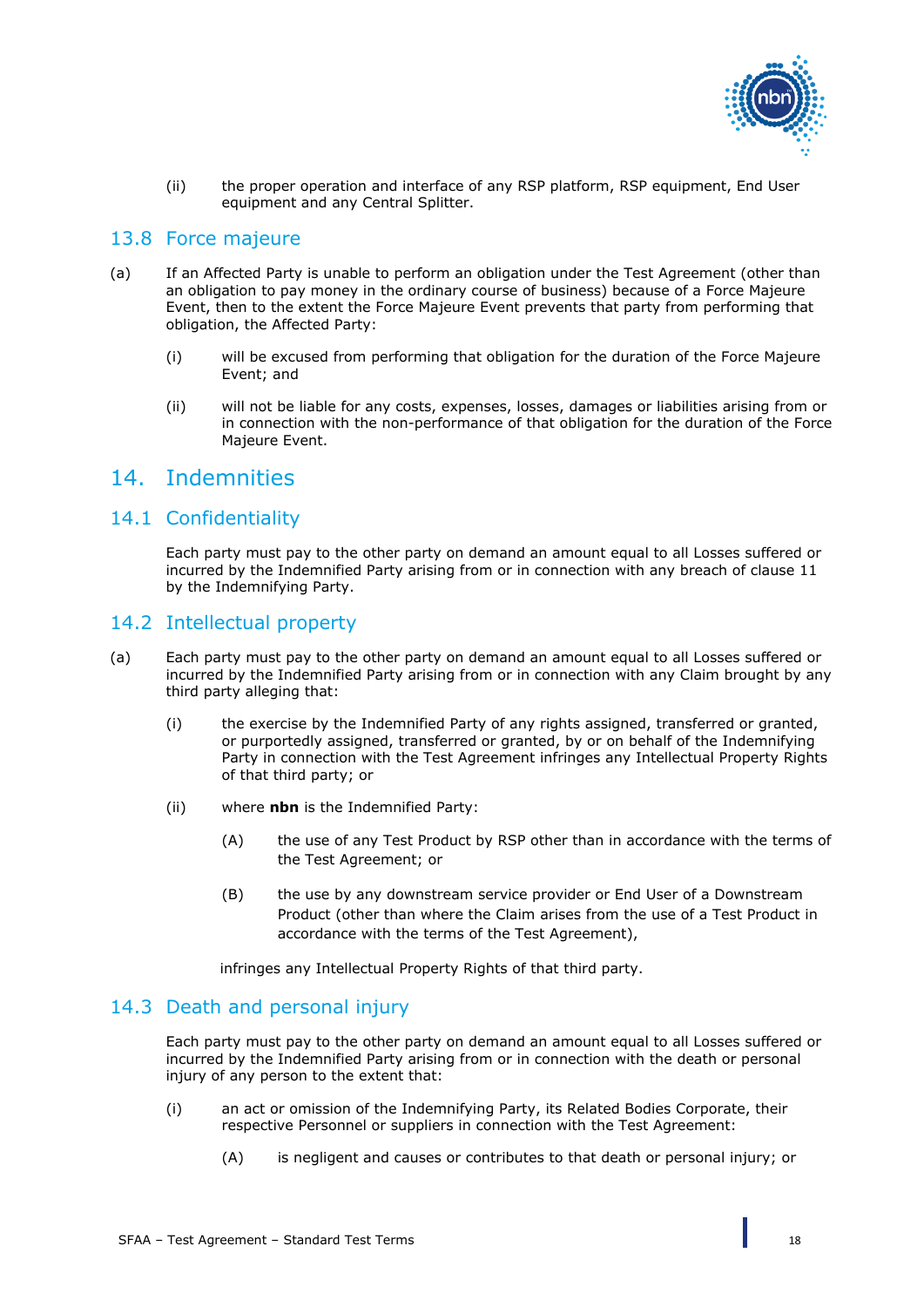

- (B) intentionally causes or contributes to that death or personal injury; or
- (ii) the network, systems, equipment or facilities of the Indemnifying Party causes or contributes to that death or personal injury in connection with the Test Agreement.

#### <span id="page-18-0"></span>14.4 Damage to property, etc.

- <span id="page-18-2"></span>(a) RSP must pay to **nbn** on demand an amount equal to all Losses suffered or incurred by **nbn**, any Related Body Corporate of **nbn**, or their respective Personnel arising from or in connection with any:
	- (i) damage to, or loss of, the Tangible Property of **nbn** and/or any third party, including damage to sites at which facilities access services are supplied to RSP;
	- (ii) damage to, or loss of, the whole or any part of the **nbn**™ Network and/or the **nbn**™ Platform;
	- (iii) disruption of, interference with or deterioration or degradation of the normal operation or performance of the whole or any part of the **nbn**™ Network, the **nbn**™ Platform or any other third party equipment sites at which **nbn** provides interconnection to its customers and sites at which facilities access services are supplied to RSP; or
	- (iv) interruption of access to and use of any product or service supplied by **nbn** to any person that is an "RSP" under another agreement or is otherwise a customer of **nbn**,

to the extent that such Losses are caused, or contributed to, by RSP, its Related Bodies Corporate or any of their respective Personnel or third party supplier to RSP in connection with the Test Agreement or its subject matter.

- <span id="page-18-5"></span><span id="page-18-3"></span>(b) **nbn** must pay to RSP on demand an amount equal to all Losses suffered or incurred by RSP arising from or in connection with any damage to, or loss of:
	- (i) the Tangible Property of RSP and/or any third party; or
	- (ii) the whole or any part of the network, systems, equipment or facilities of RSP,

to the extent that such Losses are caused, or contributed to, by **nbn**, its Related Bodies Corporate or any of their respective Personnel in connection with the Test Agreement or its subject matter.

#### <span id="page-18-1"></span>14.5 Claims by End Users and other third parties

- <span id="page-18-6"></span><span id="page-18-4"></span>(a) Subject to clause [14.5\(b\),](#page-19-2) RSP must pay to **nbn** on demand an amount equal to all Losses suffered or incurred by **nbn**, any Related Body Corporate of **nbn**, or their respective Personnel arising from or in connection with any Claim:
	- (i) against **nbn** for any End User Loss or by any downstream service provider or End User in connection with the Test Agreement, to the extent that RSP could lawfully have excluded or limited such Losses in its arrangements with downstream service providers, End Users or third parties; or
	- (ii) by a third party against **nbn** to the extent that the Claim arises from or in connection with any:
		- (A) breach of the Test Agreement by RSP (including any Claim arising by reason of any failure to include terms in contracts with End Users as required by clause [14.9\(a\)\)](#page-20-3); or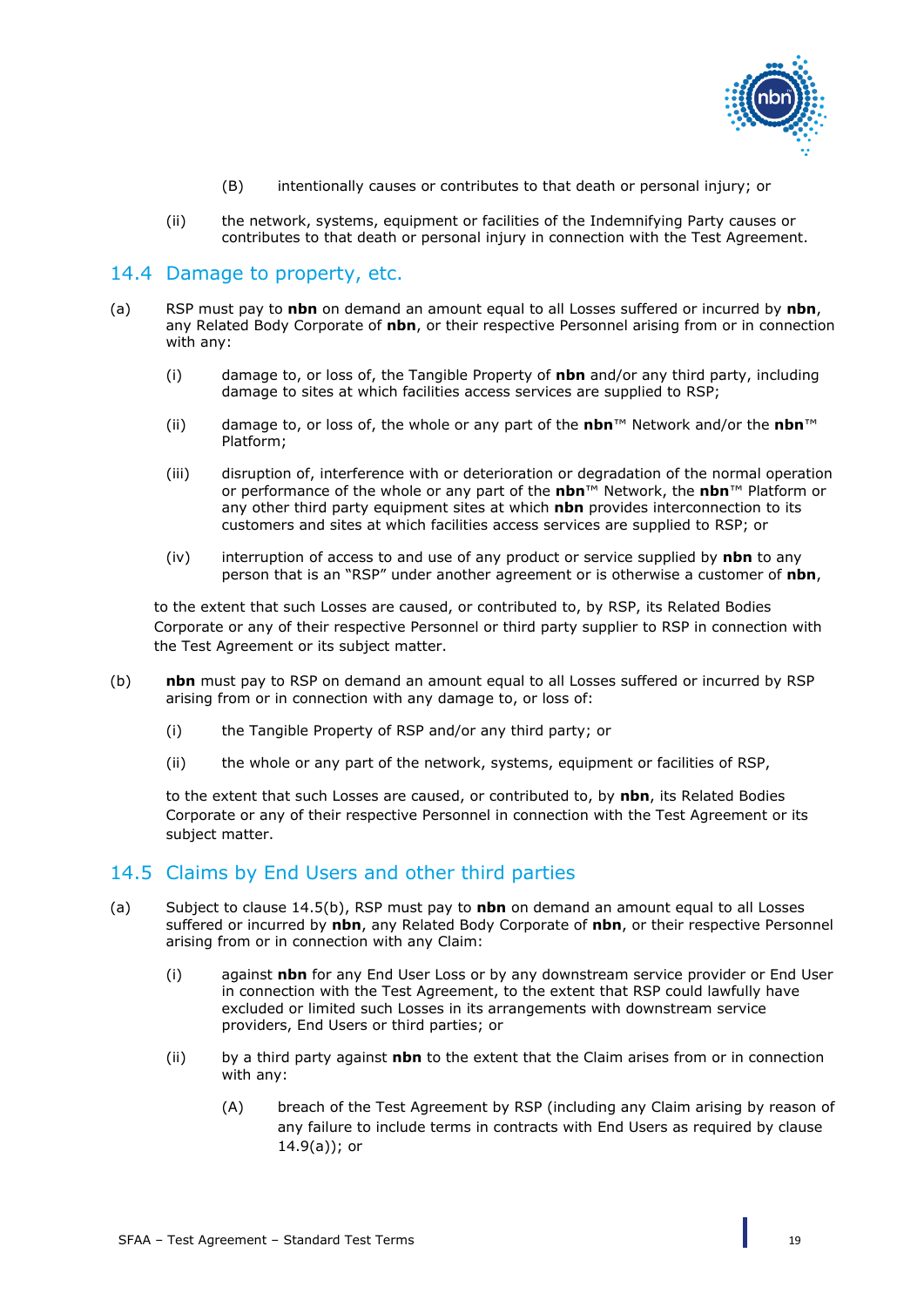<span id="page-19-2"></span>

- (B) negligent act or omission of RSP, any Related Bodies Corporate of RSP, or their respective Personnel or suppliers arising directly from or in connection with the Test Agreement or its subject matter.
- (b) Clause [14.5\(a\)](#page-18-4) does not apply to the extent that the Loss suffered or incurred by **nbn**, any Related Body Corporate of **nbn**, or their respective Personnel arose from a Claim in relation to which RSP could not have lawfully excluded liability.

#### <span id="page-19-0"></span>14.6 Operational indemnities

- (a) RSP must pay to **nbn** on demand an amount equal to all Losses suffered or incurred by **nbn**, any Related Body Corporate of **nbn**, and their respective Personnel arising from or in connection with:
	- (i) the reasonable exercise by **nbn** of its rights to disconnect or remove any network, systems, equipment or facilities in accordance with clause [17\(c\);](#page-21-3) or
	- (ii) RSP's failure to comply with clause [9\(a\).](#page-11-4)

#### <span id="page-19-1"></span>14.7 General rules for all indemnities

- (a) The liability of an Indemnifying Party to pay on demand an amount under this clause [14](#page-17-1) to an Indemnified Party will be the sole and exclusive financial remedy in respect of the liability the subject of the indemnity.
- (b) It is not necessary for any party to incur expense or make payment before enforcing a right of indemnity conferred by the Test Agreement.
- (c) Where an indemnity applies in favour of an Indemnified Party, and such an event relates to the act or omission of a third party supplier of the Indemnifying Party, the Indemnified Party will not receive the benefit of the indemnity where that third party supplier is the Indemnified Party, any Related Body Corporate of the Indemnified Party or their respective Personnel.
- <span id="page-19-3"></span>(d) An Indemnified Party under this clause [14](#page-17-1) must:
	- (i) notify the Indemnifying Party as soon as is reasonably practicable of any relevant third party Claim; and
	- (ii) where the Indemnifying Party can demonstrate to the reasonable satisfaction of the Indemnified Party that the Indemnifying Party has the resources to pay all Losses which are reasonably likely to arise in the event the relevant third party Claim is successful:
		- (A) give the Indemnifying Party the option to conduct the defence of the relevant third party Claim, including negotiations for settlement or compromise. If the Indemnifying Party exercises this option, the Indemnifying Party must not do anything during the course of any defence, settlement or compromise which adversely affects the Indemnified Party's business or reputation;
		- (B) promptly provide all assistance reasonably requested by the Indemnifying Party (at the cost of the Indemnifying Party) in conducting the defence of the relevant third party Claim; and
		- (C) not make any admissions in relation to the relevant third party Claim without the prior written consent of the Indemnifying Party.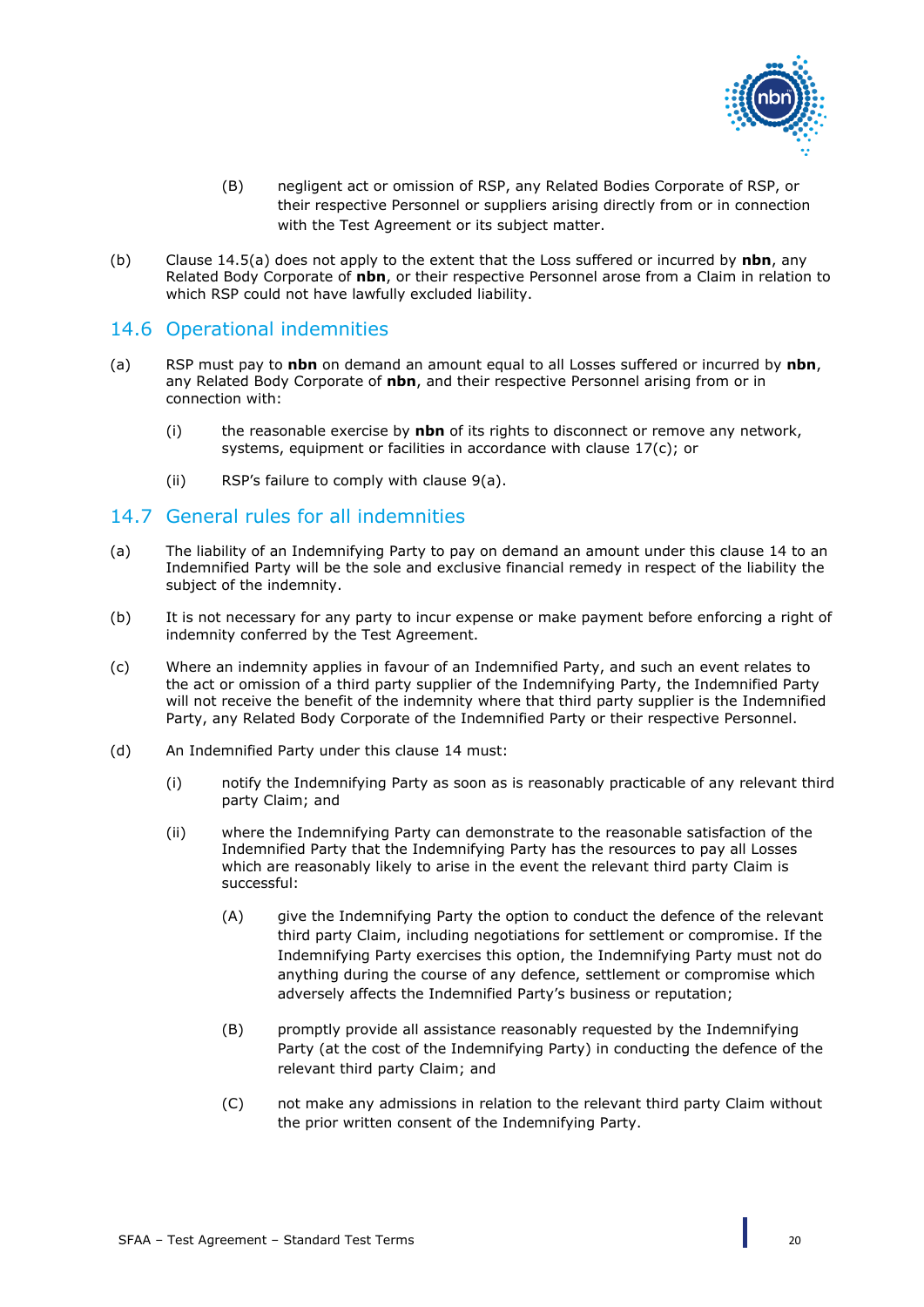

(e) If the Indemnifying Party exercises its option under clause [14.7\(d\)\(ii\),](#page-19-3) the Indemnifying Party must first obtain the consent of Indemnified Party (which must not be unreasonably withheld) to the terms of any settlement or compromise of the relevant Claim.

#### <span id="page-20-0"></span>14.8 No claims against certain persons

- (a) Each party agrees that it will not make any Claims arising from or in connection with the subject matter of the Test Agreement against:
	- (i) the Personnel of the other party; or
	- (ii) any Related Body Corporate of the other party which is not a party to the Test Agreement or any of their Personnel.
- (b) RSP must not make any Claims of the type described in clause E3(b) of the WBA Head Terms.

#### <span id="page-20-1"></span>14.9 Downstream liabilities

- <span id="page-20-3"></span>(a) RSP must include in the terms of each Test End User Contract provisions that:
	- (i) exclude (to the full extent permitted by law) all liability of **nbn**, its Related Bodies Corporate and each of their respective Personnel, arising from or in connection with the Test; and
	- (ii) state **nbn** is not providing, and does not have a contractual relationship with the End User for the supply of, any products or services to the End User.

## <span id="page-20-2"></span>15. Title and Intellectual Property

- (a) Each party (or its licensors) owns all right, title and interest (including Intellectual Property Rights) in its own network, platform and other systems, equipment, facilities and materials (including Test Information generated by that party) which currently exist or may be acquired, created or developed by or on behalf of that party.
- (b) **nbn** (or its licensors) owns all Intellectual Property Rights in:
	- (i) the **nbn**™ Network and the **nbn™** Platform;
	- (ii) the Test Agreement, including any changes made to these Standard Test Terms and the Test Description; and
	- (iii) the products and services supplied by **nbn** in connection with any Test, including any changes made to any products and services after the Execution Date.
- (c) Nothing in the Test Agreement transfers or assigns ownership of a party's Intellectual Property Rights (or those of a third party) or confers on any person a right, title or interest in such Intellectual Property Rights, except as expressly set out in this clause [15](#page-20-2) or the Test Description.
- (d) To the extent RSP acquires any right, title or interest (including Intellectual Property Rights) in existing or future **nbn** products, services or materials in connection with any Test, RSP, by the Test Agreement, hereby assigns to **nbn** absolutely and as beneficial owner the entire right, title and interest in and in relation to the relevant **nbn** products or services, for no additional consideration, and must do all other things reasonably necessary to ensure that such right, title or interest becomes owned by **nbn** (if any).
- (e) RSP grants to **nbn** a non-exclusive, transferable, sub-licensable, perpetual, irrevocable, fully paid and royalty free licence to use, copy, adapt and communicate the Test Information for the purpose of **nbn** developing and supplying products and services to retail service providers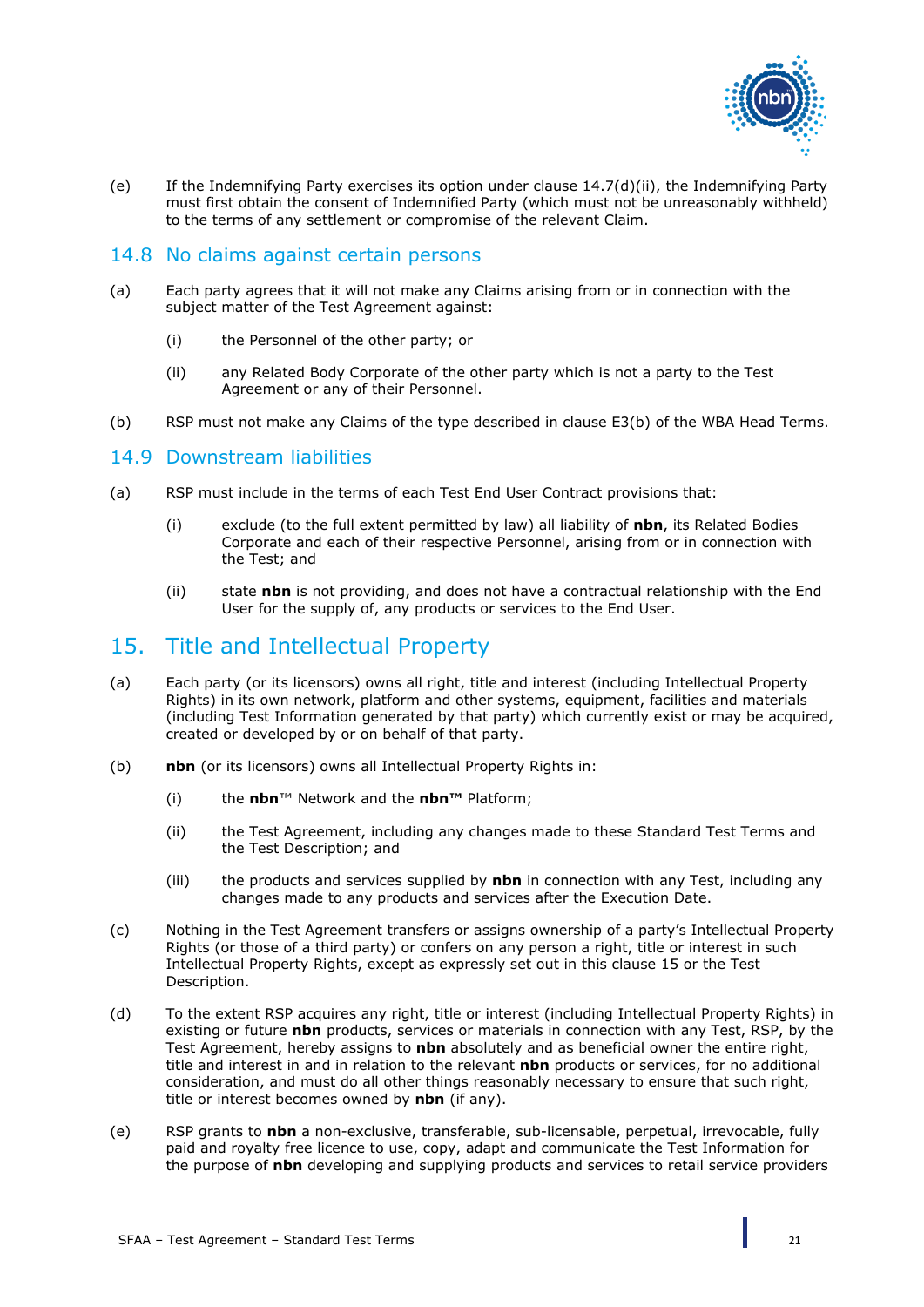

and complying with its legal obligations, including in relation to non-discrimination, and any other Permitted Purposes.

#### <span id="page-21-0"></span>16. Insurance

(a) RSP must maintain the insurances required by Module E of the WBA Head Terms and Part E of the Service Terms for the Facilities Access Service and comply with the insurance requirements of that Module E and Part E as if a reference in that Module E and Part E to the WBA is a reference to the Test Agreement.

## <span id="page-21-1"></span>17. Effect of expiry or termination of the Test Agreement

- <span id="page-21-4"></span>(a) From the effective date of expiry or termination of the Test Agreement (as applicable):
	- (i) RSP's right to use services and products supplied in connection with the Test immediately ceases; and
	- (ii) **nbn** may take all steps necessary or desirable pursuant to clause [17\(a\)\(i\),](#page-21-4) including ceasing to supply products and services supplied in connection with the Test.
- <span id="page-21-5"></span>(b) If requested by **nbn,** RSP must, within 90 Business Days after the later of the request and the effective date of termination of the Test:
	- (i) disconnect RSP's and End Users' network, systems, equipment and facilities used in connection with that Test from any **nbn™** Infrastructure and remove RSP's and End Users' network, systems, equipment and facilities used in connection with the Test from any sites owned or controlled by **nbn**; and
	- (ii) assist **nbn** to remove any part of any **nbn™** Infrastructure and the **nbn™** Platform used in connection with the Test from sites owned or controlled by RSP or an End User.
- <span id="page-21-3"></span>(c) If RSP does not comply with a request from **nbn** to perform its obligations under clause [17\(b\),](#page-21-5) **nbn** may perform the activities contemplated by that clause without further notice to RSP.
- (d) Within 20 Business Days after the effective date of expiry or termination, each party must return, destroy or delete any of the other party's Confidential Information disclosed to it under or in connection with the Test Agreement, except to the extent it is impracticable to do so, or impermissible under applicable law.
- (e) Each party may retain one copy of, and use, the other party's Confidential Information after the effective date of expiry or termination for the purpose of enforcing its rights under the Test Agreement, discharging its obligations under applicable law or its own record-keeping purposes and no other purpose.
- (f) Expiry or termination of the Test Agreement by either party does not affect the right of either party to enforce its accrued rights against the other party.
- (g) Clauses [11](#page-12-1) to [13](#page-14-2) and [17](#page-21-1) to [21](#page-24-0) will survive the termination or expiry of the Test Agreement, as will any other term which is expressed, or by its nature is intended, to do so.
- (h) No provision of the Test Agreement merges on completion of any transaction contemplated by the Test Agreement.

#### <span id="page-21-2"></span>18. Dispute Management

(a) Any dispute that arises between **nbn** and RSP under or in relation to the Test Agreement must be resolved in accordance, and the parties agree to comply, with Module G of the WBA Head Terms.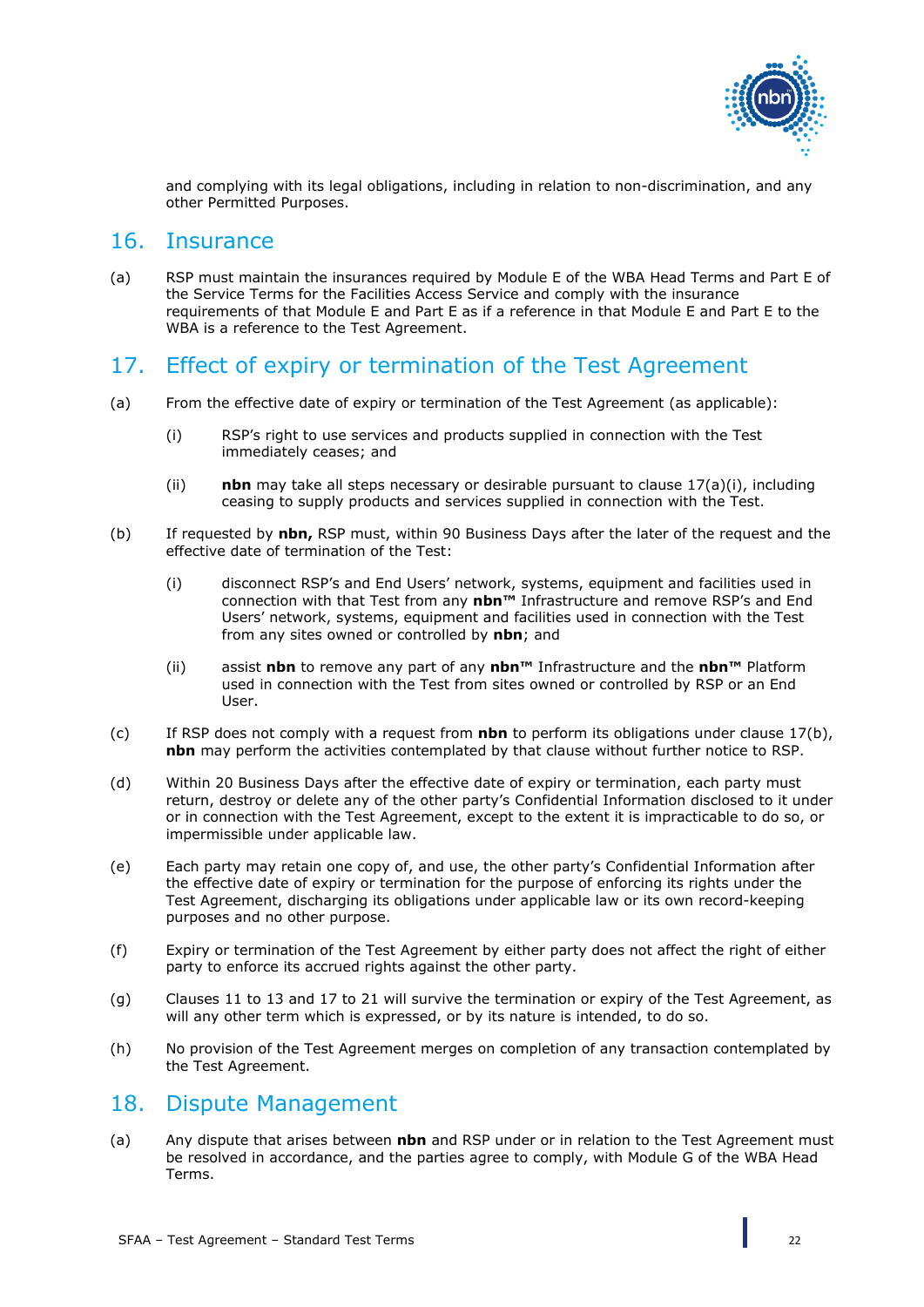

- (b) The provisions of Module G and the definitions set out in the Dictionary of the WBA will be modified for the purposes of the Test Agreement as follows:
	- (i) "Relationship Point of Contact" is to be read as a reference to a person nominated by a party under clause [19.10\(b\);](#page-23-6)
	- (ii) "Other Wholesale Broadband Agreement" is to be read as a reference to "any Other Test Agreement";
	- (iii) "Wholesale Broadband Agreement" means the WBA;
	- $(iv)$  the words "other than a Billing Dispute" in clause  $GI(a)$  and clause  $GI(b)$  will be deleted;
	- (v) the words "of Module E (Risk Management)" in clause  $G9.1(a)(v)$  will be deleted and "E6" in clause G9.1(b)(v) is to be read as a reference to ["13.8"](#page-17-0); and
	- (vi) "Other RSP Dispute" means a dispute between **nbn** and an Other RSP under or in relation to an Other Test Agreement between **nbn** and that Other RSP that has been classified as an industry relevant dispute under that Other Test Agreement".

#### <span id="page-22-0"></span>19. General

#### <span id="page-22-1"></span>19.1 Compliance with applicable laws

(a) Each party must comply with all applicable laws in connection with the exercise of its rights and the performance of its obligations under the Test Agreement.

#### <span id="page-22-2"></span>19.2 Relationship between the parties

(a) The relationship between the parties under the Test Agreement is that of independent contractors only.

#### <span id="page-22-3"></span>19.3 Relationships with third parties

(a) The Test Agreement does not create any obligation or legal relationship between **nbn** and any End User or other third party, nor does it grant any right or benefit to any End User or other third party.

#### <span id="page-22-4"></span>19.4 Subcontractors and agents

(a) Except for the performance of RSP's obligations in connection with the performance of the Test, which may only be subcontracted in accordance with clause [7\(c\),](#page-10-3) each party may use subcontractors or other agents to meet any of its obligations under the Test Agreement.

#### <span id="page-22-5"></span>19.5 No variation of existing WBAs

<span id="page-22-7"></span>(a) Except as expressly provided in the Test Agreement, nothing in the Test Agreement varies or otherwise limits the terms of any WBA between **nbn** and RSP.

#### <span id="page-22-6"></span>19.6 Entire agreement

(a) Subject to clause [19.5\(a\),](#page-22-7) the Test Agreement is the entire agreement between the parties about the matters dealt with in the Test Agreement. It replaces all previous agreements, understandings, representations and warranties about those matters.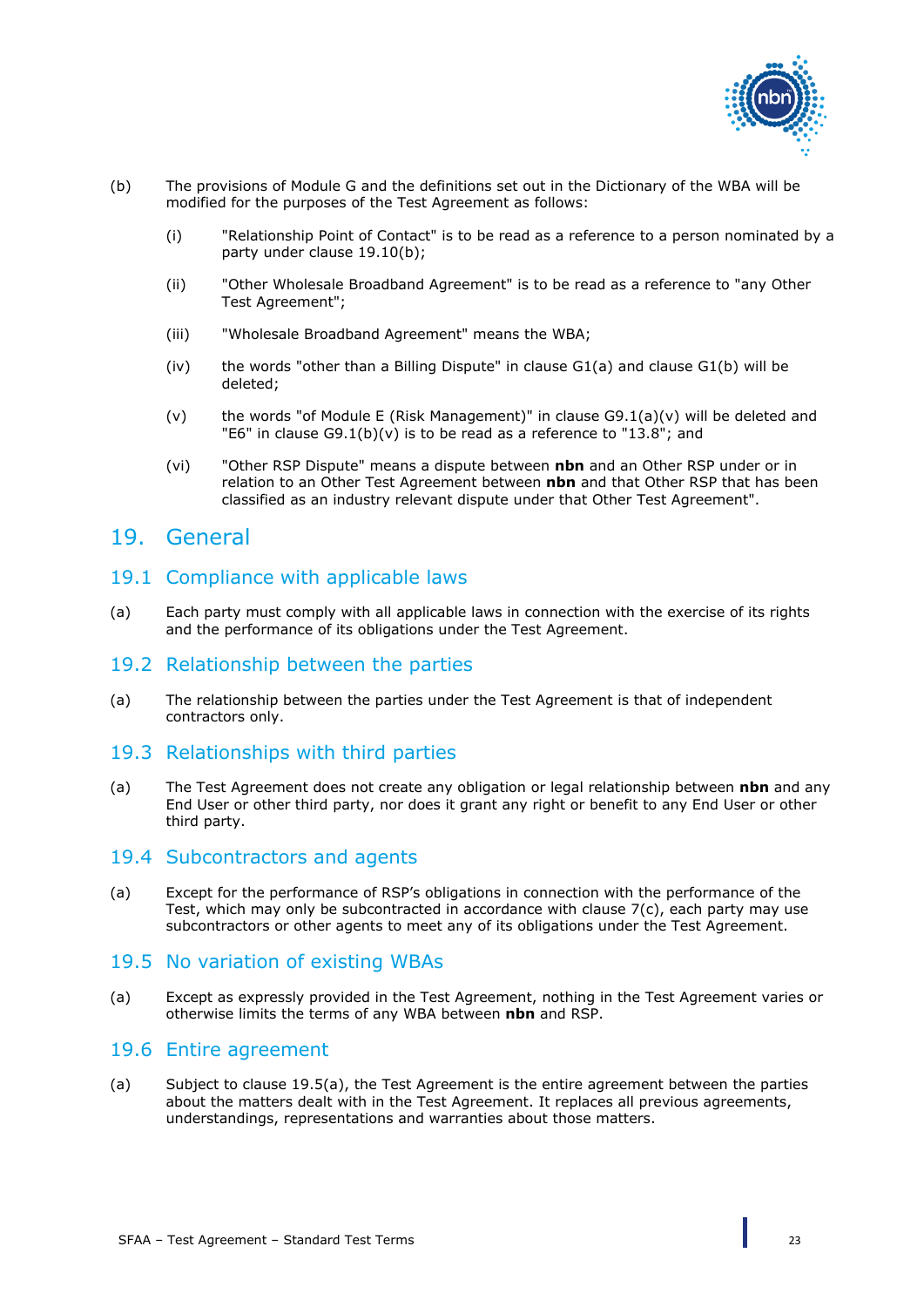

#### <span id="page-23-0"></span>19.7 Changes to the Test Description

(a) **nbn** may vary the Test Description by giving 10 Business Days' notice to RSP or as otherwise specified in the Test Description.

#### <span id="page-23-1"></span>19.8 Assignment, novation and other dealings

(a) A party must not assign or novate the Test Agreement, or deal with the benefit of, or right under the Test Agreement, or attempt to do any of these things, unless that party has obtained the prior written consent of the other party (not to be unreasonably withheld or delayed).

#### <span id="page-23-2"></span>19.9 Waiver

(a) A party will only be deemed to have waived a right or remedy under the Test Agreement if that waiver is in writing and signed by that party. Any failure or delay in exercising or a single or partial exercise of a right or remedy under the Test Agreement will not operate as a waiver and will not prevent further exercise of that, or of any other, right or remedy.

#### <span id="page-23-3"></span>19.10Notices

- (a) The parties must comply with the notice provisions in clause H1 of the WBA to the extent applicable as if references in that clause to the WBA are references to the Test Agreement. For the purposes of that clause a party's "Contact Details" are those notified under clause [19.10\(b\)](#page-23-6) and references to a "Dispute" are to any dispute under the Test Agreement.
- <span id="page-23-6"></span>(b) Each party must ensure that they provide the other party with up-to-date details of the name, mail address and email address for each party's:
	- (i) contact person for the purposes of notices under the Test Agreement; and
	- (ii) other relevant contacts, as may be agreed.

#### <span id="page-23-4"></span>19.11Other general clauses

(a) Clauses H3, H4.1, H4.4 to H4.6, H4.8 to H4.11 and H4.13 of the WBA will apply to the Test Agreement as if references in those clauses to the WBA are references to the Test Agreement.

#### <span id="page-23-5"></span>20. Interpretation

- (a) A capitalised term used but not defined in the Test Agreement has the meaning given to it in the WBA, but with the following changes:
	- (i) references to "Ordered Product" and "Product" are to be read as "Test Product";
	- (ii) references to "Downstream Service Provider" are to be read as "downstream service provider";
	- (iii) references to "Contracted End User" are to be read as "End User";
	- (iv) references to "RSP Equipment" are to be read as "RSP equipment";
	- (v) references to "RSP Platform" are to be read as "RSP platform".
- (b) Clause H5.4 of the WBA will apply to the Test Agreement as if a reference in that clause to the WBA is a reference to the Test Agreement.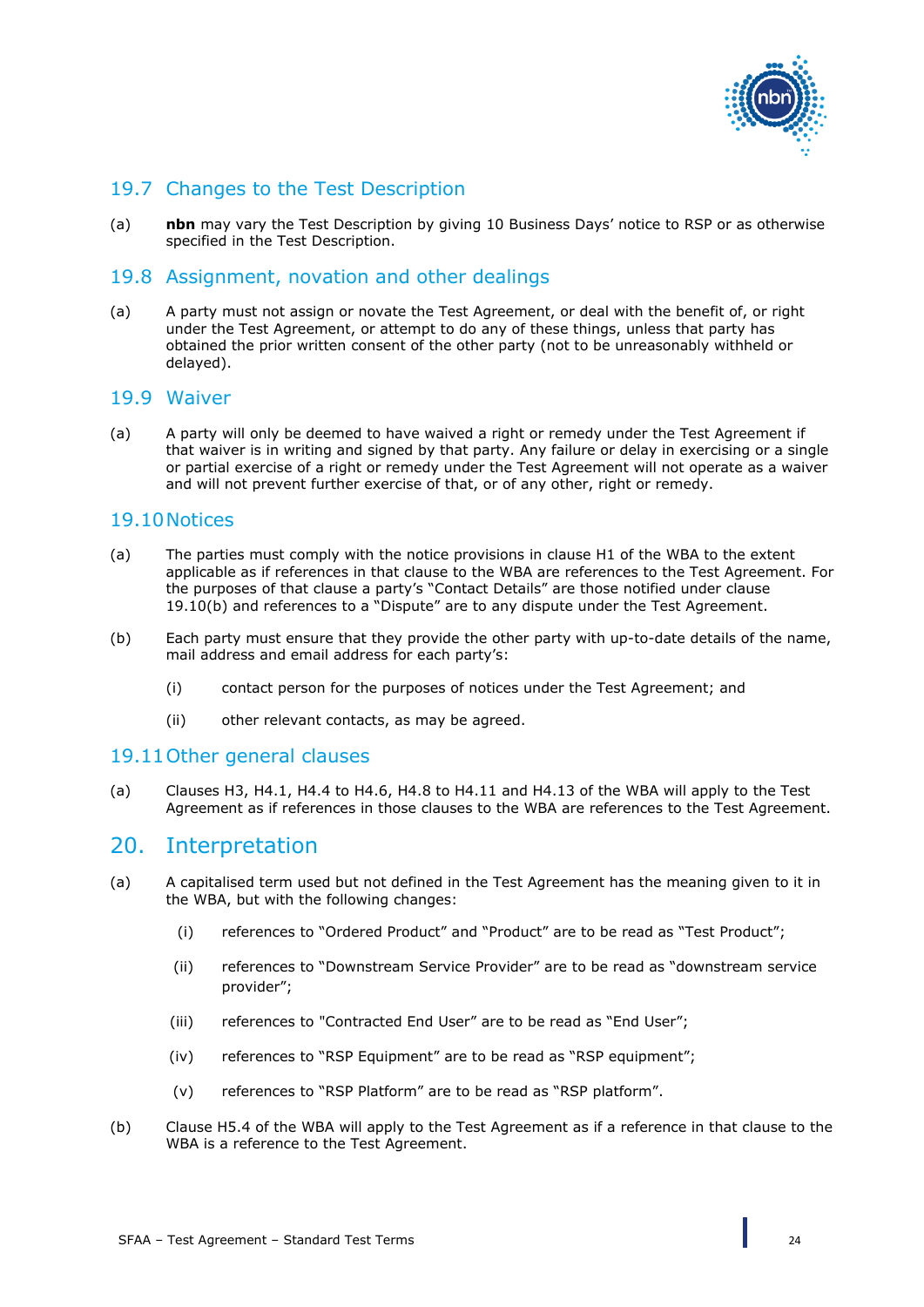

(c) To the extent that the Test Agreement incorporates provisions of the WBA, the incorporated provisions are those provisions of the WBA that were in force at the time **nbn** and RSP entered into the Test Agreement, and do not include any amendments or replacements subsequently made to the WBA unless otherwise notified by **nbn**.

# <span id="page-24-0"></span>21. Dictionary

In the Framework Agreement and in the Test Agreement:

**Business Day** means any day other than a Saturday, Sunday or public holiday in New South Wales.

**Claim** means any and all claims, alleged claims, actions, suits or proceedings by any person of any nature or kind, whether in contract, tort (including negligence) at common law, in equity, under statute or otherwise howsoever arising.

**Corporations Act** means the *Corporations Act 2001* (Cth).

**De-identified Information** means information that falls within paragraph (e) of the definition of Confidential Information.

**Discloser** means a party which discloses its Confidential Information to the other party, and includes RSP in respect of information to which clause [11.1\(e\)](#page-13-6) relates.

**Downstream Product** means a product or service supplied by RSP which relies on a Test Product as an input.

**Eligibility Criteria** means the conditions as specified in the Test Description as required to be met by RSP to be eligible to participate in the Test.

**End User** means a person who is the ultimate recipient or user of a product or service supplied by RSP which relies on a Test Product as an input.

**End User Loss** means:

- (a) any Loss suffered by a person who uses a product or service supplied directly or indirectly from RSP, a Related Body Corporate of RSP or any other entity controlled by RSP within the meaning of the Corporations Act where that Loss is in connection with any telecommunications network over which RSP is in a position to exercise control or which RSP uses; and
- (b) any Loss suffered by RSP as result of any loss referred to in paragraph (a) of this definition.

**Execution Date** means the date that the Framework Agreement is executed by the last party to sign the Framework Agreement.

**Framework Agreement** means this document, which is titled "Standard Test Terms" and which contains the Standard Test Terms.

**Indemnified Party** means the party with a right of indemnity from the other party.

**Indemnifying Party** means the party obliged to indemnify the other party.

**Indirect Loss** means any liability which:

(a) does not arise directly, or naturally in the usual course of things, from the breach, action or inaction in question; or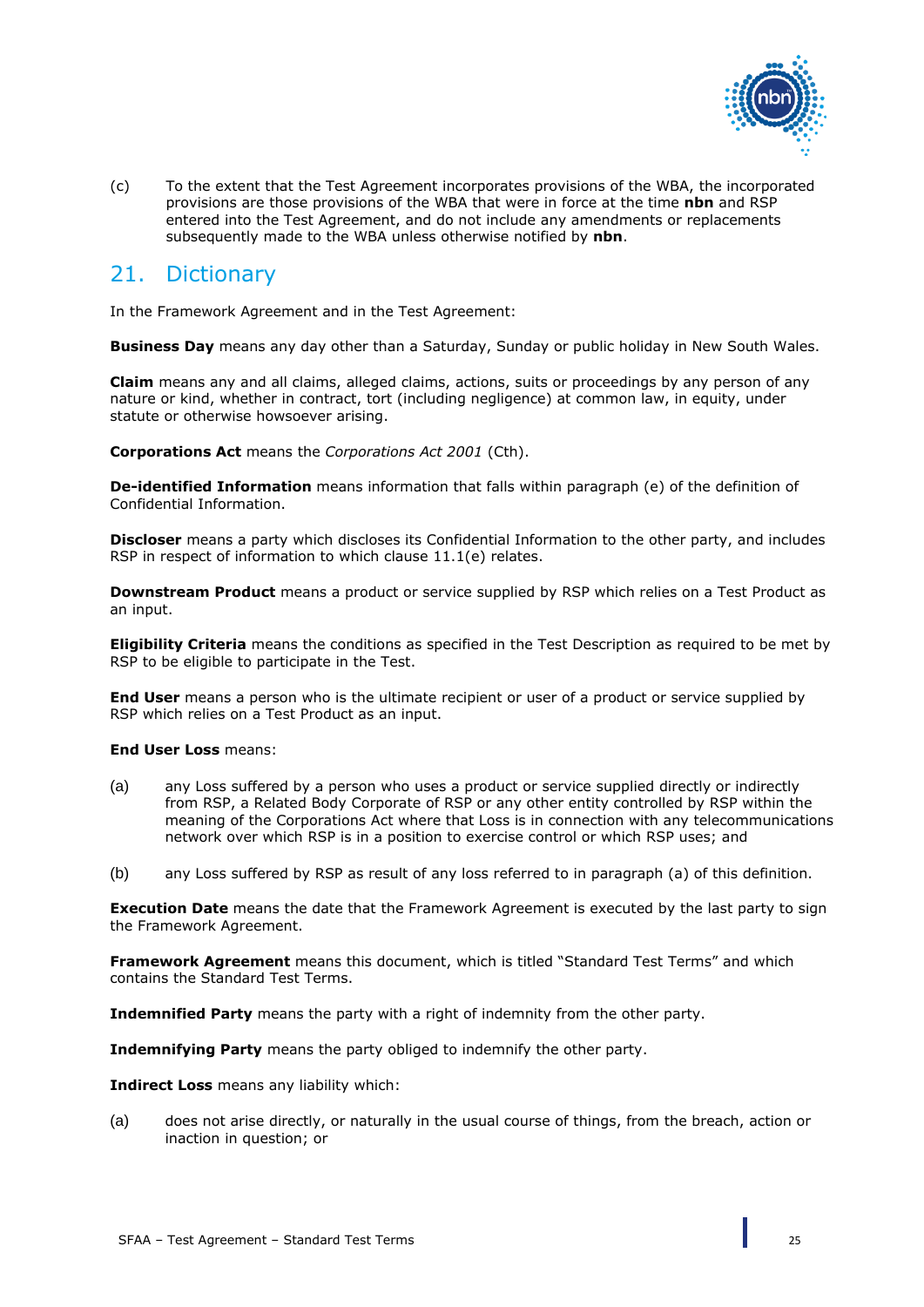

(b) constitutes or arises from or in connection with loss of profit, loss of anticipated profit, loss of opportunity or anticipated savings, loss of revenue, loss of income, loss of production, loss or impairment of credit rating, loss of data, loss of management time, loss of business opportunities and loss of or damage to reputation or goodwill even if such loss arises naturally or in the usual course of things from that breach.

**Intellectual Property Rights** means any patent, copyright, design, trade name, trade mark, service mark or other intellectual property right (whether registered or not) including ideas, concepts, knowhow, techniques, designs, specifications, drawings, blueprints, tracings, diagrams and models.

**Loss** means losses, damages, liabilities, charges, expenses, compensation, fine, penalty, payment outgoings or costs and all related costs and expenses (including reasonable legal fees and reasonable costs of investigation, litigation, settlement, judgment, appeal, interest and penalties) of any nature or kind, howsoever it arises and whether it is present or future, fixed or unascertained, actual or contingent.

**nbn™ Infrastructure** means the **nbn**™ Network, **nbn™** Platform and any other network, systems, equipment and facilities used by **nbn** in connection with the Test.

**nbn™ Network** means any of the telecommunications networks owned or controlled by, or operated by or on behalf of, **nbn** (or any Related Body Corporate of **nbn**) and any equipment owned, operated or controlled by **nbn** (or any Related Body Corporate of **nbn**) and used as part of, or in connection with the Test (whether part of the **nbn™** Network, any replica 'sandpit' environment, or otherwise).

**nbn™ Network Boundaries** means, in respect of the Test or a Test Product:

- (a) the "**nbn**™ Downstream Network Boundary" as specified in the applicable Test Description; and
- (b) the "**nbn**™ Upstream Network Boundary" as specified in the applicable Test Description.

**nbn™ Platform** means the operational support systems and billing support systems that are used by **nbn** from time to time for purposes that may include the ordering and tracking of products and services provided in connection with the Test, billing and payment, and fault reporting, detection and restoration, but excludes **nbn**'s core systems or any functionality of those core systems. For clarity, the **nbn™** Platform may comprise automated systems, semi-automated systems, manual systems (such as manually manipulated spreadsheets) or any combination thereof.

**nbn Supply** means the supply by **nbn** of products and services to any person or the acquisition by RSP of products and services from **nbn**.

**Other RSP** means a person (other than RSP) who has entered into an Other Test Agreement with **nbn**.

**Other Test Agreement** means an agreement dealing with the subject matter of the Test Agreement entered into between **nbn** and a person other than RSP.

**Permitted Purposes** means purposes for which **nbn** may use, copy, adapt, communicate and disclose Test Information as specified in the Test Description.

Personnel means, in relation to a party or third party, that party's or third party's officers, employees, agents, contractors, subcontractors and consultants.

**Priority Services** means priority assistance, emergency calling, critical medical or similar services.

**Recipient** means a party which receives Confidential Information of the other party.

**Related Body Corporate** has the meaning given to that term in section 50 of the Corporations Act.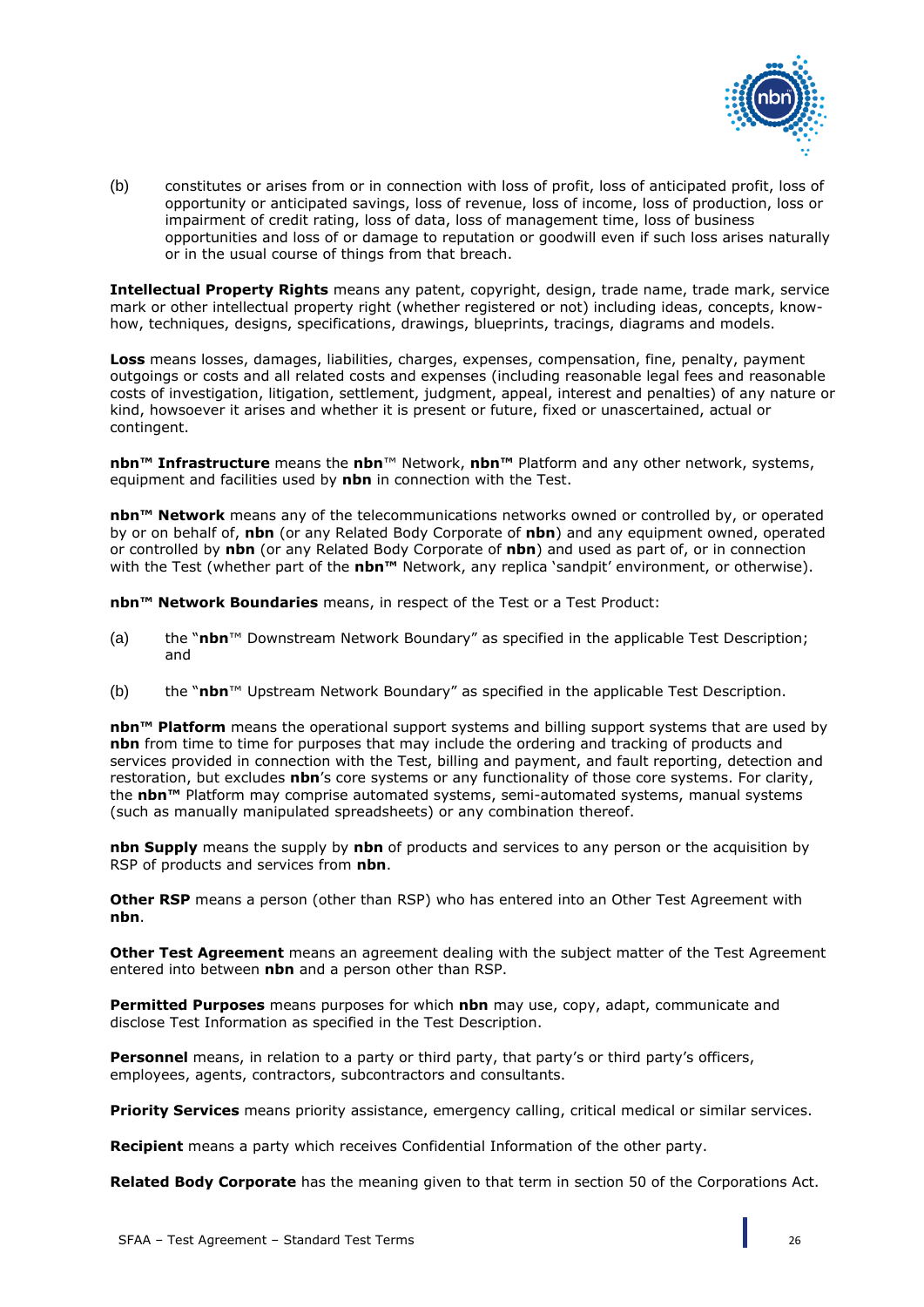

#### **RSP Event** means:

- (a) any act or omission of RSP or any End User other than in accordance with the terms of the Test Agreement or that is otherwise unlawful; or
- (b) any event or circumstance to the extent caused or contributed to by:
	- (i) the network, systems, equipment or facilities of RSP; or
	- (ii) the network, systems, equipment or facilities of any End Users.

**Standard Test Terms** has the meaning given to that term in clause [1\(a\).](#page-5-5)

**Tangible Property** means physical property, including real property, but does not include nonphysical property such as incorporeal property or Intellectual Property Rights.

**TCPSS Act** means the *Telecommunications (Consumer Protection and Service Standards) Act 1999* (Cth).

**Test** means the activities conducted by **nbn** with the assistance of RSP under the Test Agreement, in relation to a specified or proposed product, service or process, or a feature, enhancement or component of a product, service or process, the details of which **nbn** specifies in the Test Description.

**Test Agreement** has the meaning given to that term in clause [1\(a\).](#page-5-5)

**Test Contact** means each person appointed by **nbn** and RSP (respectively) as:

- (a) their single central contact point regarding the Test; and
- (b) any additional people appointed as contact points in relation to specific matters regarding the Test (such as operational or technical issues).

**Test Description** means a set of terms specific to the Test agreed or to be agreed (as the context requires) between **nbn** and RSP, covering the content set out in Schedule 1 or such other matters as agreed by the parties.

**Test End User Contract** has the meaning given to that term in clause [7\(a\)\(iii\).](#page-9-1)

**Test Information** means any observations, findings or results in connection with the Test.

**Test Period** means the time period specified as such in the Test Description.

**Test Plan** means the plan provided by **nbn** to RSP in relation to the Test including any definition or description document, which describes how RSP must perform the Test and the assistance and direction which **nbn** intends to provide.

**Test Product** means a product or service supplied by **nbn** for the purpose of the Test.

**WBA** means the most recent agreement of that name entered into between the parties (as amended from time to time) including any replacement version of that agreement entered into between the parties before the parties' entry into the Framework Agreement.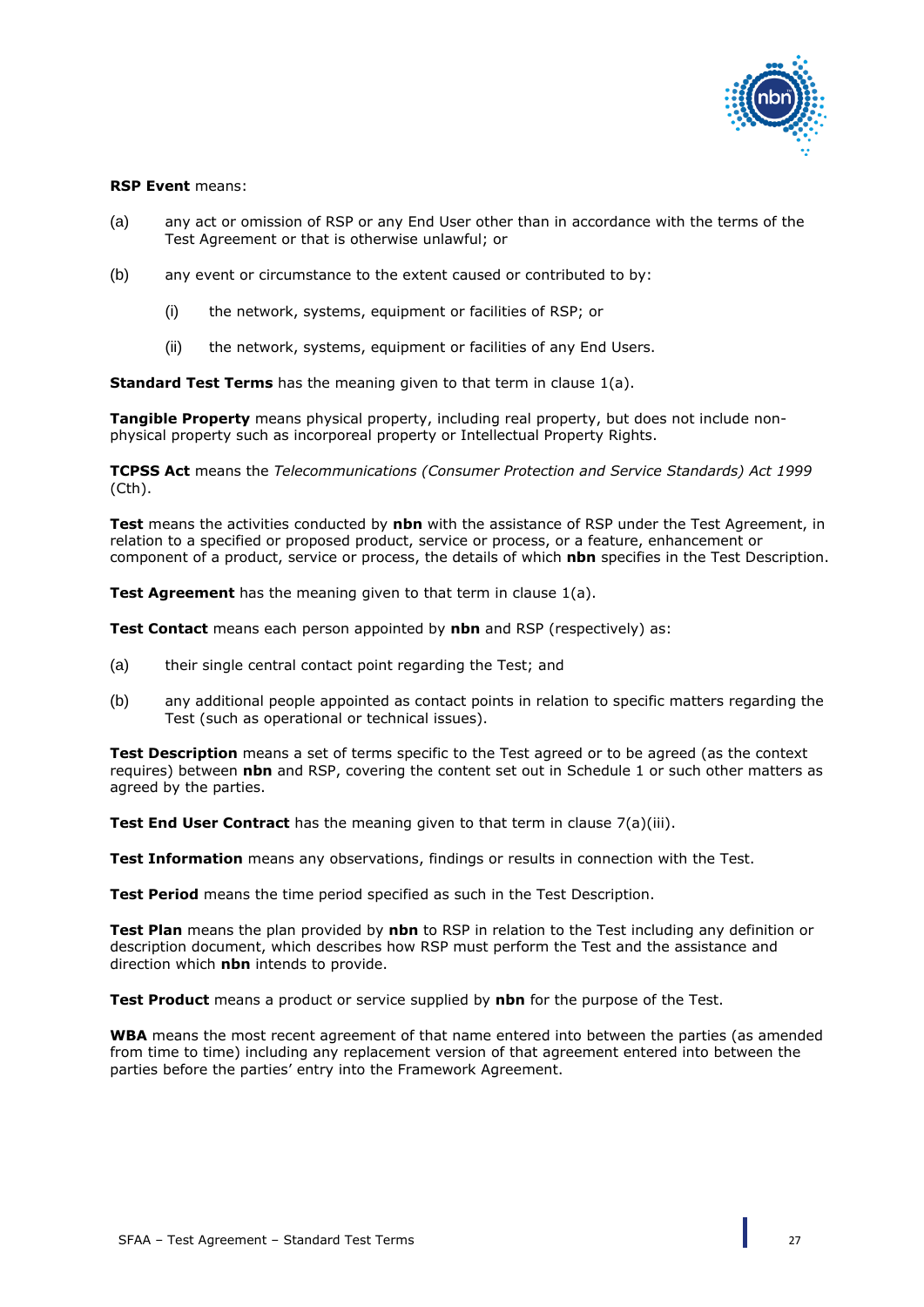

# Execution

#### **Executed as an agreement**

| Signature of authorised representative                                                                                                                                                                      | Signature of authorised representative |
|-------------------------------------------------------------------------------------------------------------------------------------------------------------------------------------------------------------|----------------------------------------|
| Name of authorised representative                                                                                                                                                                           | Name of authorised representative      |
| Date of signature                                                                                                                                                                                           | Date of signature                      |
|                                                                                                                                                                                                             |                                        |
|                                                                                                                                                                                                             |                                        |
|                                                                                                                                                                                                             | Signature of director                  |
| Signed for [insert full legal name of RSP]<br>in accordance with section 127 of the<br>Corporations Act 2001 (Cth) by:<br>Signature of director / company secretary<br>Name of director / company secretary | Name of director                       |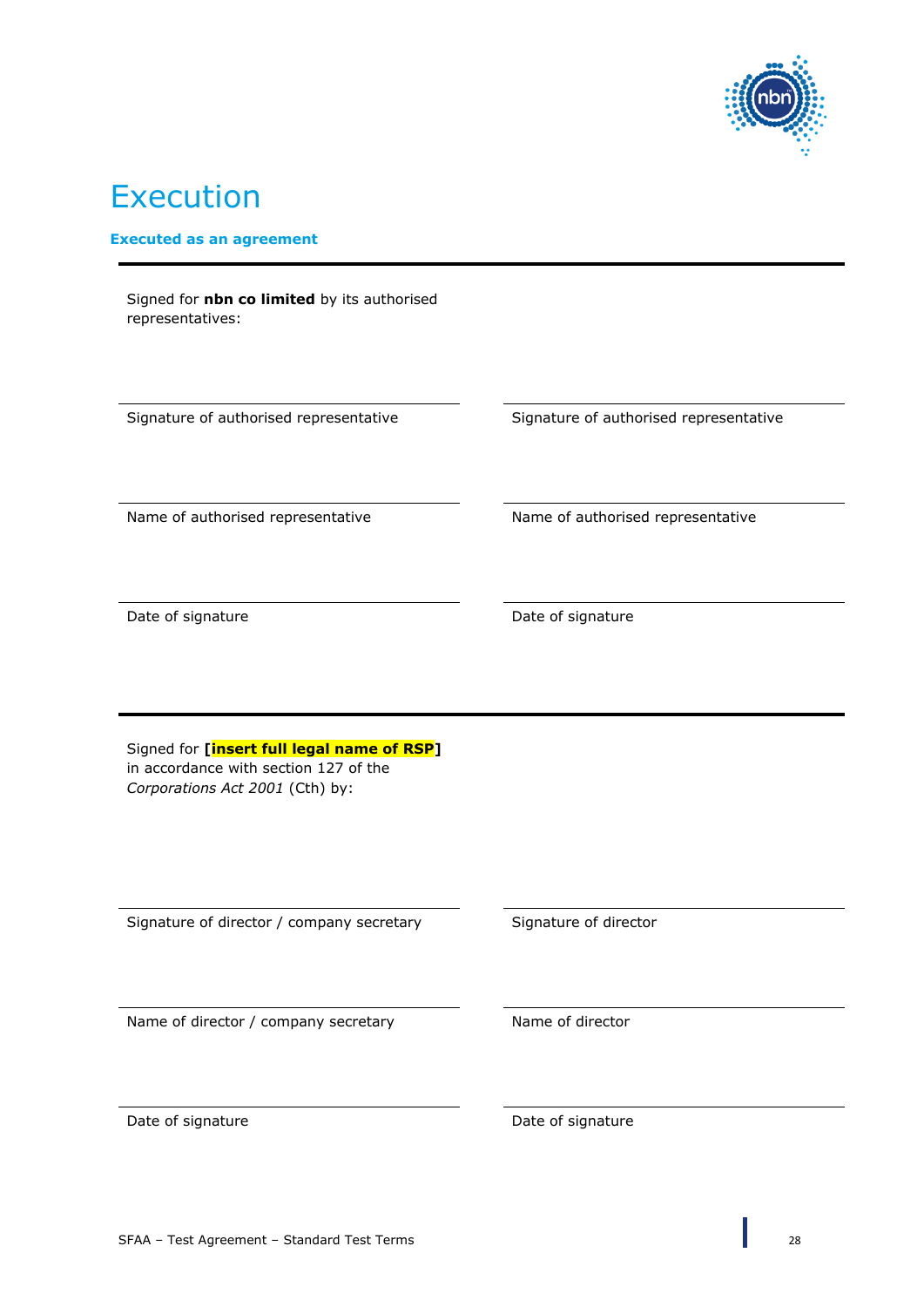

# Schedule 1

# Test Description: **[Insert name of test, trial or pilot]**

Commercial-in-confidence | Version: [*insert*] | Date of issue: [*insert*]

#### **This Test Agreement is a Standard Form of Access Agreement for the purposes of Part XIC of the Competition and Consumer Act 2010 (Cth). [***Include or delete this statement, as required.***]**

- A. This document is a Test Description for the purposes of the Framework Agreement between **nbn** and RSP.
- B. This Test Description, together with the Standard Test Terms, forms the Test Agreement for the Test.
- C. If RSP wishes to participate in the Test, RSP must notify **nbn** of its intention to participate;
	- i. during the related Expressions of Interest process (if applicable); or
	- ii. after **nbn** publishes the Test Description on **nbn** website or issues this Test Description to RSP.
- D. To be eligible to participate in the Test, RSP must satisfy the following conditions (**Eligibility Criteria**):
	- be party to the latest version of the Wholesale Broadband Agreement and be in good financial standing under that agreement;
	- have been selected to participate in the Test through the related Expression of Interest or other selection process (if applicable); and
	- [*insert other conditions*].
- E. If checked by **nbn**, the following provisions in the Standard Test Terms apply:
	- $\Box$  (Requirements for Test End User Contracts) clause [7\(a\)\(iii\)](#page-9-1) applies; and
		- ☐ (Marketing-related disclosures) claus[e 12](#page-14-1) applies.
- F. The particulars of this Test are set out in the table below:

| #  | <b>Item</b>                        | <b>Details</b>                                                                                                                                                                                                                                                                                                                                                                                                                                                                                                                                                                                                           |
|----|------------------------------------|--------------------------------------------------------------------------------------------------------------------------------------------------------------------------------------------------------------------------------------------------------------------------------------------------------------------------------------------------------------------------------------------------------------------------------------------------------------------------------------------------------------------------------------------------------------------------------------------------------------------------|
| 1. | Name of Test                       | Insert the name of the test, trial or pilot.                                                                                                                                                                                                                                                                                                                                                                                                                                                                                                                                                                             |
| 2. | Description of the Test            | Describe the nature and purpose of the Test. Describe also the<br>obligations on RSP and nbn.                                                                                                                                                                                                                                                                                                                                                                                                                                                                                                                            |
| 3. | Description of the Test<br>Product | If a Test Product is to be supplied,<br>describe the nature of the Test Product; or<br>1.<br>create an annexure and write "As set out in Annexure <a><br/>2.<br/>to this Test Description".<br/>If the Test Product is an existing product or service, refer to the<br/>description of the existing product or service as found in<br/>another document or agreement as at a particular date and<br/>specify any changes for the Test (e.g. "nbn<sup><math>m</math></sup> Ethernet (Wireless)<br/>subject to the amendments in Annexure <a>").<br/>If no Test Product is to be supplied, write "Not applicable".</a></a> |
| 4. | <b>Test Period</b>                 | Insert the date on which the Test is to start and end.                                                                                                                                                                                                                                                                                                                                                                                                                                                                                                                                                                   |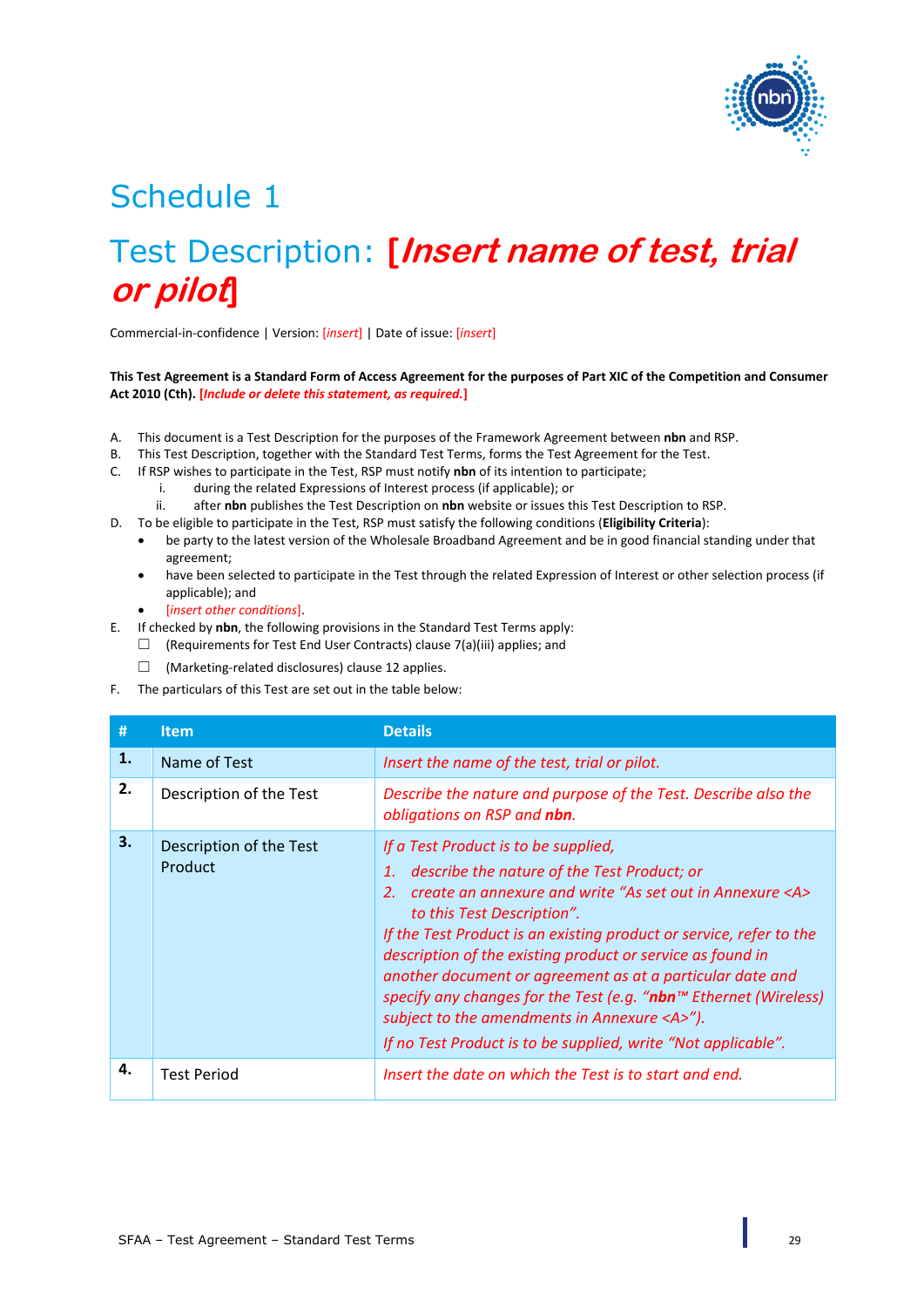

| $\#$ | Item                                                                        | <b>Details</b>                                                                                                                                                                                                                                                                                                                                                                                                                         |
|------|-----------------------------------------------------------------------------|----------------------------------------------------------------------------------------------------------------------------------------------------------------------------------------------------------------------------------------------------------------------------------------------------------------------------------------------------------------------------------------------------------------------------------------|
| 5.   | Location for the Test (if<br>applicable)                                    | Insert the location at which the Test will be conducted.<br>If this is addressed in the Test Plan, write "As set out in the Test<br>Plan."<br>If there is no specific location relevant to the Test, write "Not<br>applicable."                                                                                                                                                                                                        |
| 6.   | Test Plan (if applicable)                                                   | Either:<br>insert the details of the Test Plan here;<br>1.<br>create an annexure and write "As set out in Annexure <b><br/>2.<br/>to this Test Description";<br/>write "To be provided by nbn to RSP"; or<br/>3.<br/>write "Not applicable."<br/>4.</b>                                                                                                                                                                                |
| 7.   | Operational procedures (if<br>applicable)                                   | Either:<br>insert the details of the operational procedures here;<br>1.<br>create an annexure and write "As set out in Annexure <c><br/>2.<br/>to this Test Description";<br/>write "To be agreed between nbn and RSP"; or<br/>3.<br/>write "Not applicable."<br/>4.</c>                                                                                                                                                               |
| 8.   | Other instructions, policies<br>and procedures (if<br>applicable)           | Either:<br>1. insert the details of the instructions, policies and procedures<br>here;<br>create an annexure and write "As set out in Annexure <d><br/>2.<br/>to this Test Description";<br/>write "To be notified by nbn to RSP"; or<br/>3.<br/>write "Not applicable."<br/>4.</d>                                                                                                                                                    |
| 9.   | Supply of Downstream<br><b>Products to End Users</b>                        | If applicable, describe the third parties to whom RSP can supply<br>Downstream Products in connection with the Test. Unless this is<br>specified, RSP will not be entitled to use the Test Product as an<br>input to supply to third parties (i.e. it would be RSP-only<br>testing). If this is not applicable, write "Not applicable."                                                                                                |
| 10.  | Supply through third parties<br>(including downstream<br>service providers) | For the purpose of clause 7(c) of the Standard Test Terms, RSP is<br>permitted to fulfil its obligations in relation to this Test through<br>the following downstream service providers/third parties:<br>[insert]<br>Unless this is specified, RSP will not be entitled to involve<br>downstream service providers or service delivery partners in<br>connection with the Test. If this is not applicable, write "Not<br>applicable." |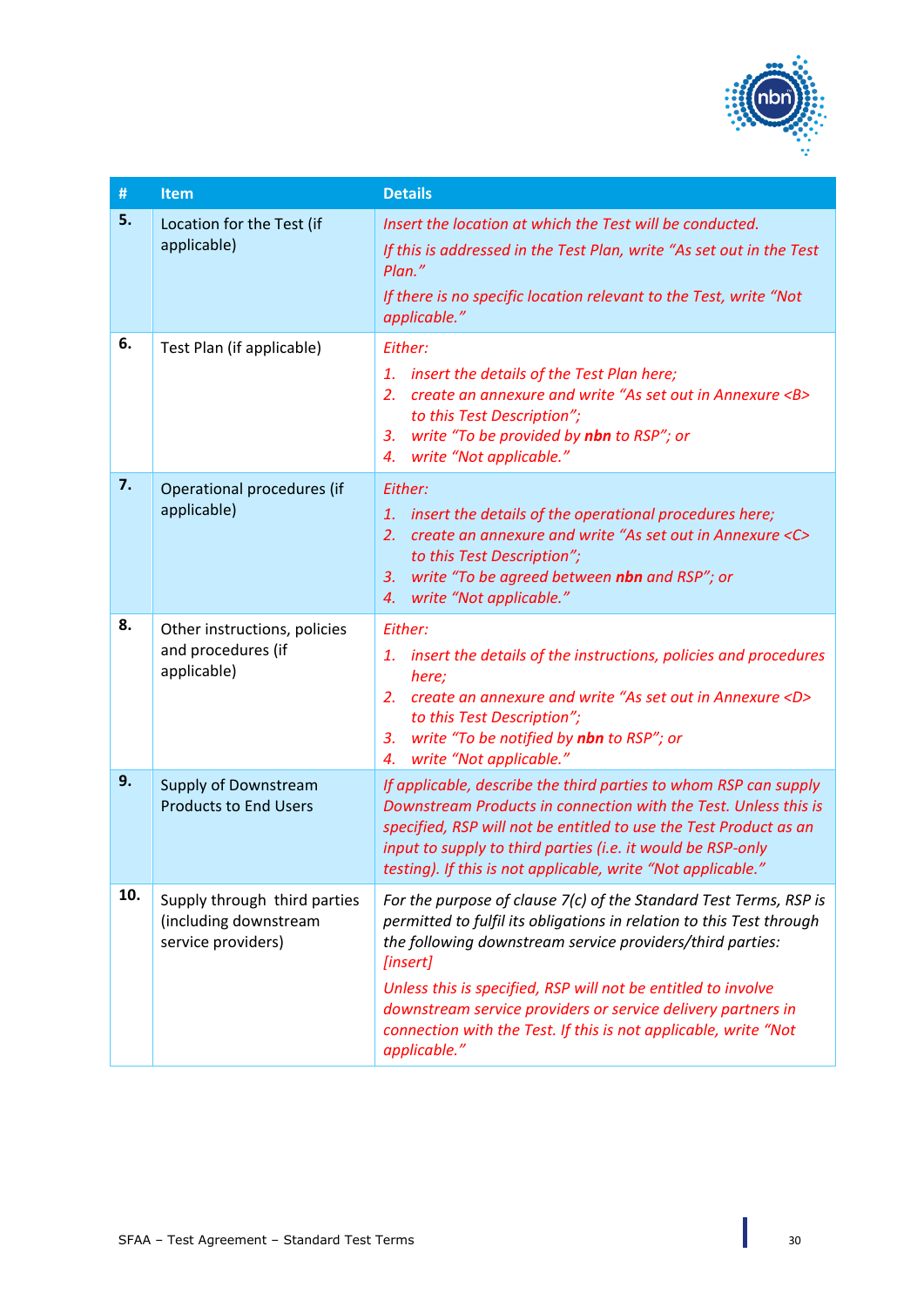

| #   | <b>Item</b>                                                 | <b>Details</b>                                                                                                                                                                                                                                                                                                                                                              |
|-----|-------------------------------------------------------------|-----------------------------------------------------------------------------------------------------------------------------------------------------------------------------------------------------------------------------------------------------------------------------------------------------------------------------------------------------------------------------|
| 11. | nbn™ Downstream Network<br>Boundary                         | If the downstream network boundary for a Test Product is<br>something other than the UNI used to serve a Premises, please<br>specify here.<br>Otherwise, write "The UNI used to serve a Premises".<br>Note that the nbn™ Downstream Network Boundary for nbn™<br>Ethernet (FTTC) is not the UNI and for FTTC testing, the default<br>UNI boundary above should not be used. |
| 12. | nbn™ Upstream Network<br>Boundary                           | If the downstream network boundary for a Test Product is<br>something other than the NNI, please specify here.<br>Otherwise, write "As described in paragraph (b) of the definition<br>of "nbn™ Network Boundaries" in the WBA".                                                                                                                                            |
| 13. | <b>Permitted Purposes for Test</b><br>Information           | The Permitted Purposes for the Test, in addition to those set out<br>in the Standard Test Terms, are:<br>[Insert any test-specific Permitted Purposes for which nbn<br>$\bullet$<br>can use, copy, adapt, communicate and disclose Test<br>Information]                                                                                                                     |
| 14. | Survival of specific provisions<br>of this Test Description | Insert any items in this Test Description that would survive<br>termination or expiry.                                                                                                                                                                                                                                                                                      |
| 15. | Other special conditions for<br>this Test (if applicable)   | Insert any special conditions.                                                                                                                                                                                                                                                                                                                                              |